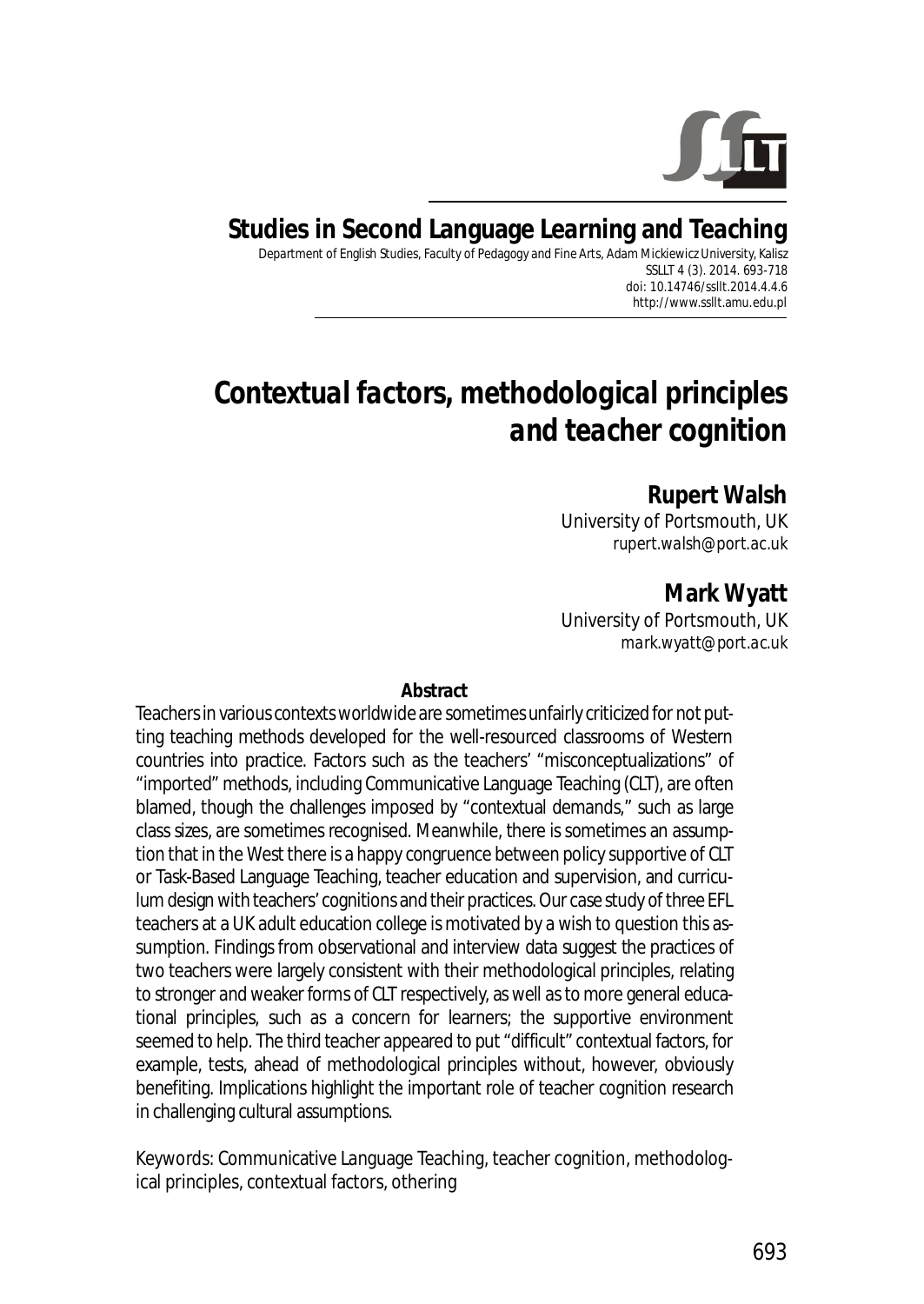### **1. Introduction**

Amongst the research community, language teaching methodology is a controversial topic of discussion. Language teaching methods, such as Communicative Language Teaching (CLT), have historically been subject to fierce polarising debate, leading to them being stereotyped and demonized by critics, before being "packaged up" neatly, as if ready for the dustbin (Hunter & Smith, 2012). Attacks on CLT have sometimes focused on the native-speakerist ideology it is said to represent and the unequal power relationships that have helped it colonize the world (Pennycook, 1989), where, Bax (2003) has argued, it is used indiscriminately in diverse socio-cultural learning contexts that do not need it. And yet, despite such criticisms, sometimes supported by documented cases of classroom practitioners rejecting CLT (Kumaravadivelu, 2006), there have been vigorous ministerial attempts in recent years to implement CLT methodology and its off-shoot, Task-Based Language Teaching (TBLT), in contexts such as China, Hong Kong, India, Japan, Libya, Malaysia, the Philippines, Singapore, South Korea, Taiwan, Thailand, Turkey and Vietnam (Butler, 2011; Kırkgöz, 2008; Orafi & Borg, 2009; Wedell, 2008). The huge and ever-growing demand for "good" communication skills in English worldwide and the perception in many countries that students lack such skills, together with CLT's avowed focus on developing communicative competence (Richards, 2005), help explain the attraction.

Despite the popularity of CLT with policy-makers, though, observational studies in many of the contexts where CLT methodology is mandated have suggested limited uptake. Wedell (2008), for example, highlights that what may be seen happening in classrooms in China and Malaysia is very different from the practices anticipated by curriculum designers. Similarly, Butler (2011) focuses on the struggles teachers throughout Asia have faced trying to apply CLT and TBLT methodology in their classrooms, this often resulting in "greatly compromised" adaptations. Such teachers are often criticized, Butler continues, for providing "poorly implemented or lost-in-translation versions of the original" (p. 49).

This gap between the expectations and the reality, between the "intended curriculum and how it is enacted," has led to interest "in understanding the factors which may cause disparity between the two" (Orafi & Borg, 2009, p. 244), which in turn has fuelled research into teacher cognition, the study of "what teachers think, know and believe" (Borg, 2006, p. 1). Once teachers were viewed simply as "mechanical implementers of external prescriptions" but are increasingly seen, Borg continues, as "active, thinking decision-makers who [process and make] sense of a diverse array of information in the course of their work" (p. 7). However, while in recent years research exploring teacher cognitions and practices in relation to CLT has started to emerge (e.g., Sato &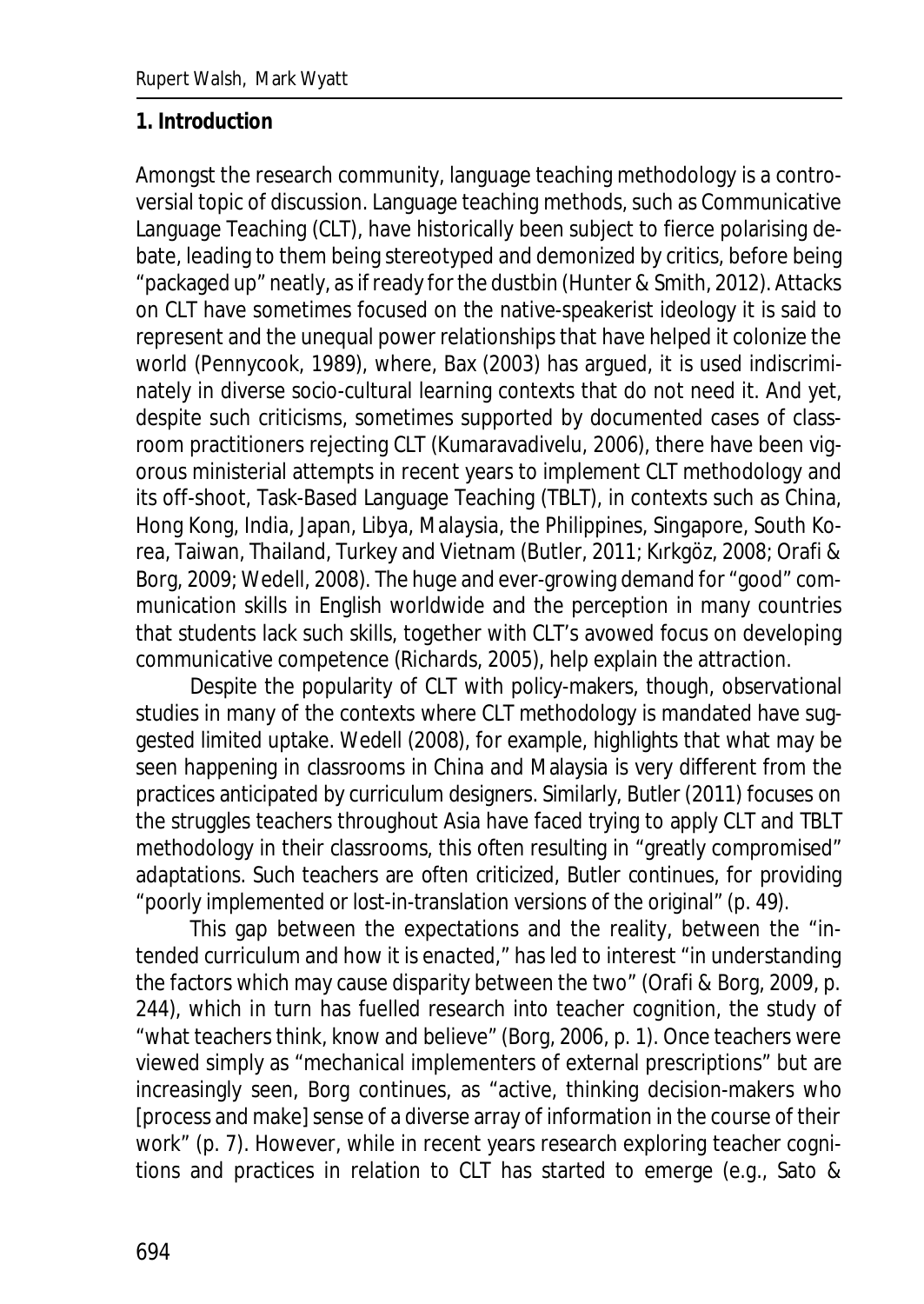Kleinsasser, 1999; Mangubhai, Marland, Dashwood, & Son, 2004; Wyatt, 2009), evidence from such research that accesses teachers' voices and thus provides insights into how they think and act is not always drawn upon by theorists writing about what teachers *ought* to do.

This situation leads to various imbalances, particularly given the gaps between ELT in BANA (Britain, Australasia and North America) countries and TESEP (tertiary, secondary and primary English language education in the rest of the world); Holliday (1994, p. 3) suggests that the former have exported a "particularly narrow interpretation" of CLT to the latter. In this climate, in TESEP contexts including those in various parts of Asia, teachers' supposed misconceptions of CLT (Butler, 2011), rather than their actual beliefs, have tended to be the common focus of research, this focus in itself perhaps contributing to the "othering" practices of some BANA practitioners (Holliday, 2006), for example, of the type described by Bax (2003), when the non-native speaker "other," presented in terms of "regional or religious cultural stereotypes," is viewed prejudicially as somehow inferior, "traditional," "uncritical and unthinking" (Holliday, 2006, pp. 385-386). This all suggests a need, therefore, for more teacher cognition research worldwide, exploring the complexity of teachers' institutionally-influenced behaviour in TESEP contexts as well as their "actual" beliefs, as this research can then inform curriculum development and educational policies at large in those contexts.

However, an alternative research strategy can also be employed to address the current imbalances described above, namely to further explore teacher cognition in Western contexts in relation to CLT (our strategy in this article). One common assumption, for example, is that in BANA countries "there is considerable freedom to develop classroom methodology as a sophisticated instrument to suit the precise needs of language learners" (Holliday, 1994, p. 4). However, statements such as this need questioning since, despite all the rhetoric on the exporting of CLT methods, apart from several studies conducted in Australia (Sato & Kleinsasser, 1999; Manghubhai et al., 2004) and Canada (Farrell & Bennis, 2013), there has been relatively little exploration of teachers' cognitions and practices regarding CLT in BANA countries. Accordingly, one might ask to what extent teachers in these countries do have the freedom to teach according to methodological principles perfectly aligned to learners' needs, regardless of whether or not these principles relate to CLT. Or, rather than relating to "ideal instructional practices" (Borg, 2006, p. 279), however these teachers conceive these, are their cognitions "situated," reflecting negotiated social practices (Johnson, 2006)? Or do contextual factors intrude more significantly, influencing teachers to take practical decisions seemingly at odds with their declared methodological principles? Addressing a relative gap in the literature, the present study focuses on teacher cognition in relation to CLT in an under-researched UK context.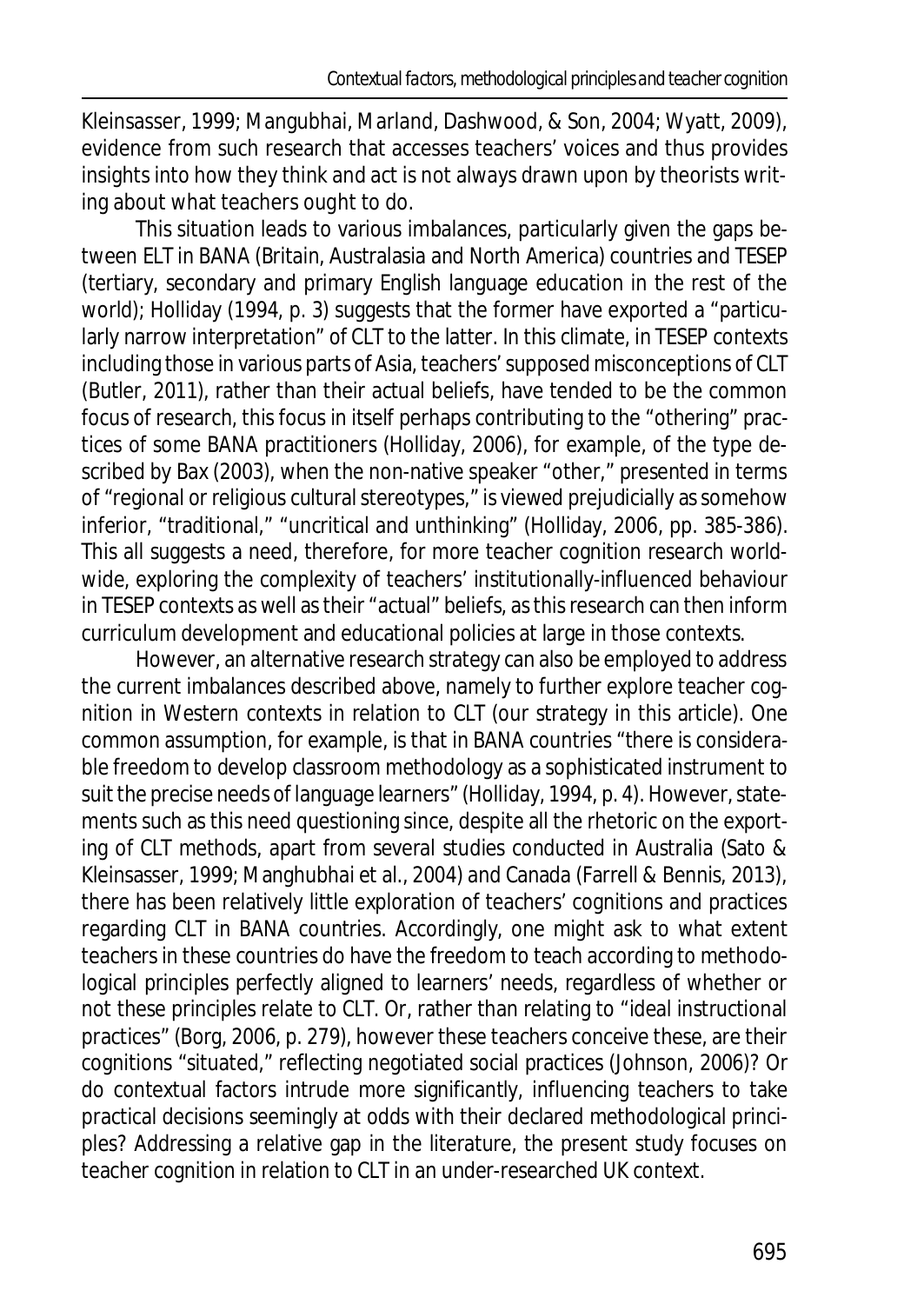#### **2. Literature review**

Teachers wondering how to teach are not short of advice. For example, a recent debate in *ELT Journal* addressed the question: Which *should* be more influential, the teaching context or methodological principles? In opening this debate, Penny Ur (2013, p. 470) argues that, while working within external constraints, teachers should adopt "their own situated methodologies, driven directly by the question 'How are my students likely to learn best?'"; this is a focusing question which, at face value, it would seem hard to disagree with. However, Ur also holds the view that since methodological approaches frequently promoted on teacher education programmes, such as CLT or TBLT, can be rejected as unsuitable by teachers in diverse contexts, for example, those working with large classes focused on high stakes exams in TESEP countries, it might be better if theorists stopped promoting these approaches, instead encouraging "localized methodologies" (p. 473). In counter-argument, Duncan Hunter (2013) questions firstly whether teachers do conform to theory-driven methods, suggesting instead they might generate new practices autonomously in a principled way. Secondly, he suggests practices should not simply be driven by unfavourable contexts that can inhibit the kind of creativity that might support learning; rather, inspired by principles, teachers might still be able to push the boundaries.

It is increasingly recognized that teachers' beliefs are crucial in shaping their behaviour (Kumaravadivelu, 2001), and Hunter (2013, p. 480) criticizes Ur's treatment of these, arguing that rather than being "merely the passive products of a particular context," these beliefs have the potential "to interact autonomously with, and interpret features of [the] environment." This immediately suggests that more attention needs to be paid to these beliefs by theorists such as Ur (2013) and that existing teacher cognition research (e.g., Borg, 2006) could be consulted more closely by any such theorists wishing to argue how context and methodological principles *should* shape teachers' behaviour. We now turn then to this emerging teacher cognition research area for insights.

One strand of teacher cognition research has focused on the interpretation of teachers' methodological principles. Much of this work has focused on grammar teaching or literacy instruction, as Borg (2006) reports, in citing studies from contexts including the UK, the USA, Hong Kong, Singapore and Colombia. However, Borg also highlights an emerging CLT theme, with several of the most influential of these studies emanating from Australia. These include Sato and Kleinsasser (1999), who interviewed and then observed 10 secondary school teachers of Japanese, exploring their practical understandings of CLT, and Mangubhai et al. (2004), who used observations and stimulated recall interviews to assess a secondary school teacher of German's practical theory of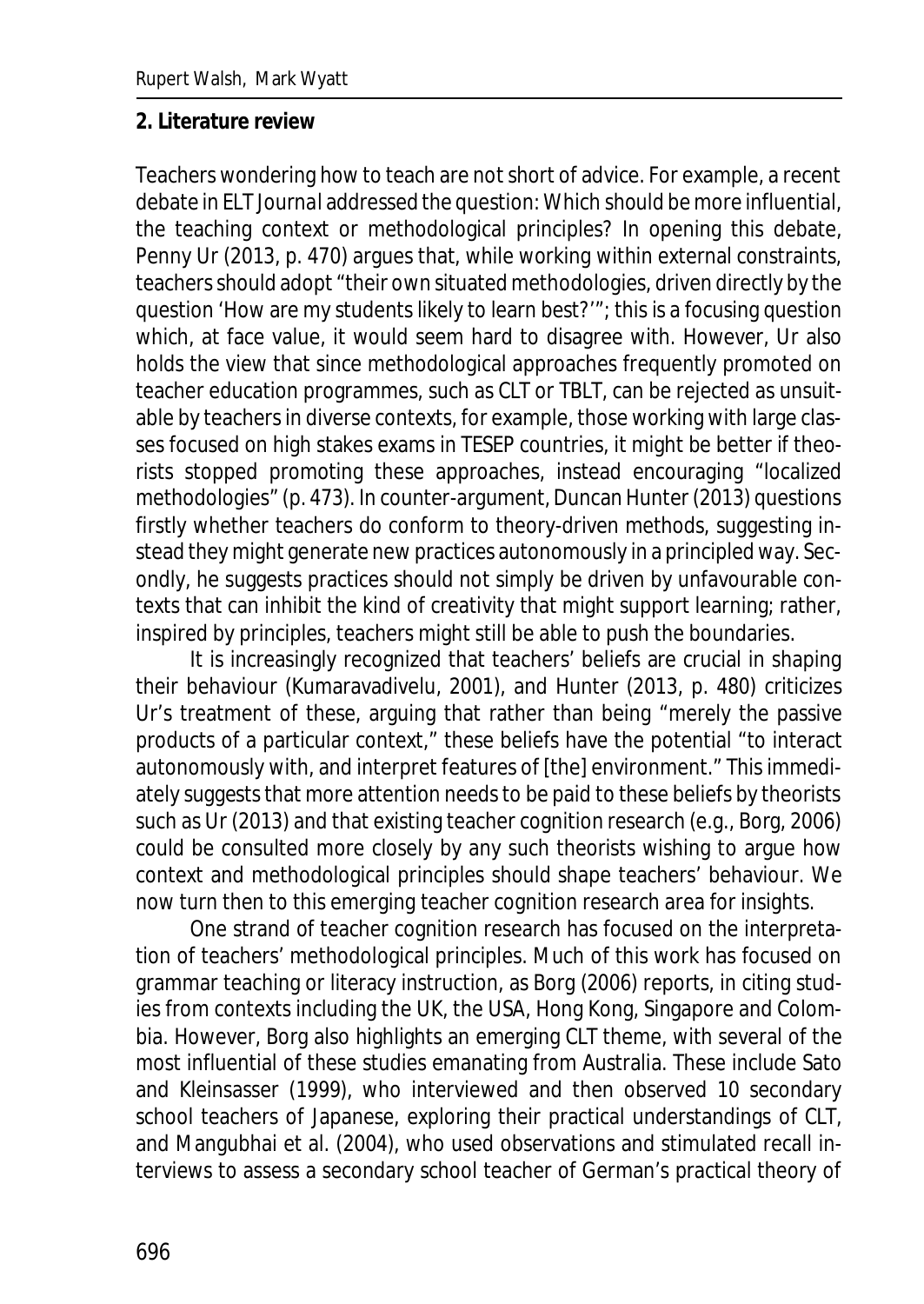CLT. While the teachers in the Sato and Kleinsasser (1999) study, whose levels of experience and qualifications were mixed, "held varying, even fragmented views" of CLT, which reflected "the challenges these teachers faced" (p. 501), greater consistency was found in the Mangubhai et al. (2004) study of one very experienced and highly qualified teacher. Indeed, the authors identified an extensive overlap between the principles that informed her work and "common" CLT features; these included a focus on developing students' communicative competence, engagement in spontaneous interaction, the promotion of fluency and the use of activities that encouraged the negotiation of meaning, as well as a facilitative teacher role. However, besides these CLT features, the teacher's cognitions also contained principles drawn from different strands of education in general, for example, matching lesson content to students' attention spans and encouraging intercultural tolerance. None of these features of general education, though, was considered inconsistent with CLT, while non-CLT features that might include, for example, de-contextualised grammar exercises or grammar translation techniques, were not in evidence.

Other more recent studies have reported a similarly complex picture, for example, Wyatt and Borg (2011), which highlighted how two Omani state school English teachers (thus working in a TESEP context), studying on an inservice teacher education programme that had introduced them to communicative tasks (Cameron, 2001), appeared better able to cope with contextual challenges than a third; they appeared to teach more closely according to their methodological principles and the needs of their learners, as they perceived these. Indeed, the cognitions and practices of these teachers, assessed in terms of how they provided a realistic context for the target language, encouraged meaning-focused interaction through closed pair and group work, and managed learner-centred error correction, for example, through anonymous feedback, elicitation and peer checking, seemed compatible with a "weaker" form of CLT. However, some of their principles can better be classified as relating more closely to supporting child development and education in general, for example, being friendly with learners, patient and motivating, than with CLT in particular (though these "general" principles were not incompatible with this; indeed, they appeared to support it).

Weaker versions of CLT, for example, with lessons structured as presentation – practice – production (PPP) and thus including a pre-planned focus on form, have also been observed in other studies conducted in TESEP contexts, for example, Hong Kong (Carless, 2003). Indeed, there is very little evidence in teacher cognition research, in both BANA and TESEP contexts, of stronger forms of CLT, these typically characterized by TBLT lesson paradigms and the centrality of meaning-focused tasks, with any form focus likely related to emergent needs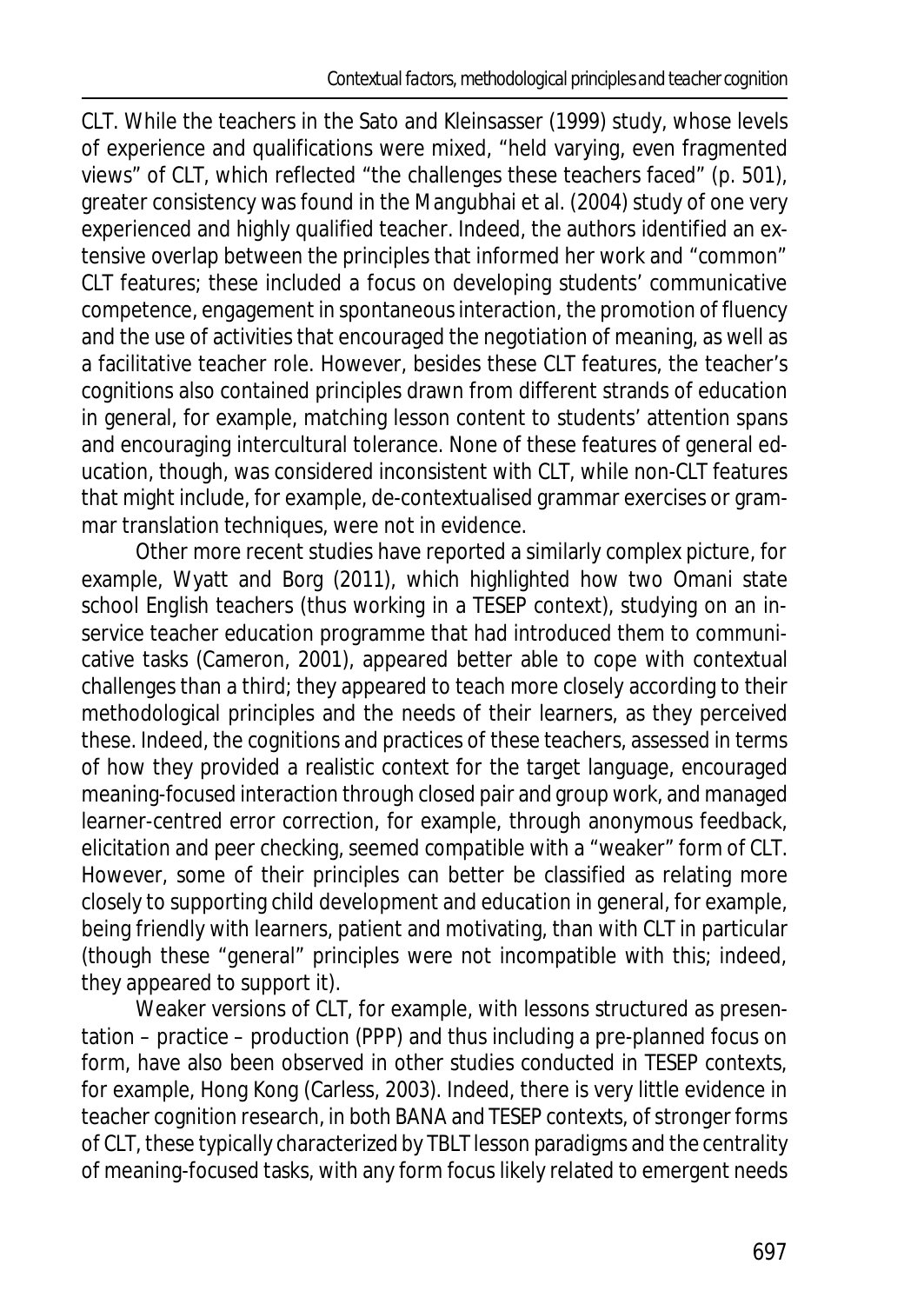and provided towards the end of a teaching session (Ellis, 2003). Since stronger versions of CLT are sometimes promoted on teacher education programmes, the apparently limited uptake of this methodology, as captured by the few teacher cognition studies available, might provide some support for Ur's (2013) arguments, if one neglects the likely educational value of learning about a range of methods that might be drawn upon eclectically. Though teacher education might vary in impact, courses that engage in awareness-raising, like the DELTA (Borg, 2011) and the CELTA, which is claimed to provide "skills, knowledge and hands-on practice" (UCLES, 2014), are thought more likely to influence teachers' cognitions than those that do not (Borg, 2006). When teachers trained through more traditional transmission-type courses have been found not to implement CLT, this has sometimes been ascribed to the teachers' lack of understanding of the methodology, for example, by Karavas-Doukas (1996) in Greece.

Alternatively, in TESEP countries, context is sometimes blamed for "gaps" between teachers' declared methodological principles and practices, for example, in Richards and Pennington's (1998) study of Hong Kong novices who abandoned CLT to develop survival skills. It seems that, despite apparently valuing CLT, teachers in some TESEP environments, such as the Vietnamese educators in Hiep's (2007) study, can face numerous constraints in employing it: systemic (traditional exams and large class sizes), cultural (beliefs about roles and relationships) and personal (e.g., limited experience in designing activities for monolingual classes with learners who perceive no real need to communicate in the target language). Accordingly, in some of these TESEP contexts, for example, Hong Kong (Carless, 2003), where the adoption of specific CLT methodological practices is mandated by educational authorities and enshrined in materials, there is a danger that teachers might feel themselves reduced to mere "implementors of professional theories" (Kumaravadivelu, 2001, p. 541), although it might be an over-simplification to suggest the teachers themselves would actually accept this position (Hunter, 2013).

A concern that inappropriate methodology might be foisted on students has contributed to the development of a "postmethod" approach centred on supporting learner autonomy, a goal that might only be achieved if teachers themselves are reasonably autonomous, able to draw on context-sensitive methodological principles guided pragmatically by their learners' needs (Kumaravadivelu, 2001). As yet, though, there is still limited teacher cognition research documenting such "postmethod" practices, even though a concern to support learners' needs (a methodological principle drawn from education in general) emerged, according to a corpus study that subjected several decades' of *ELT Journal* articles to computer analysis to identify trends in choice of lexis (Hunter & Smith, 2012), in the discourse of the 1970s, pre-dating the naming of CLT.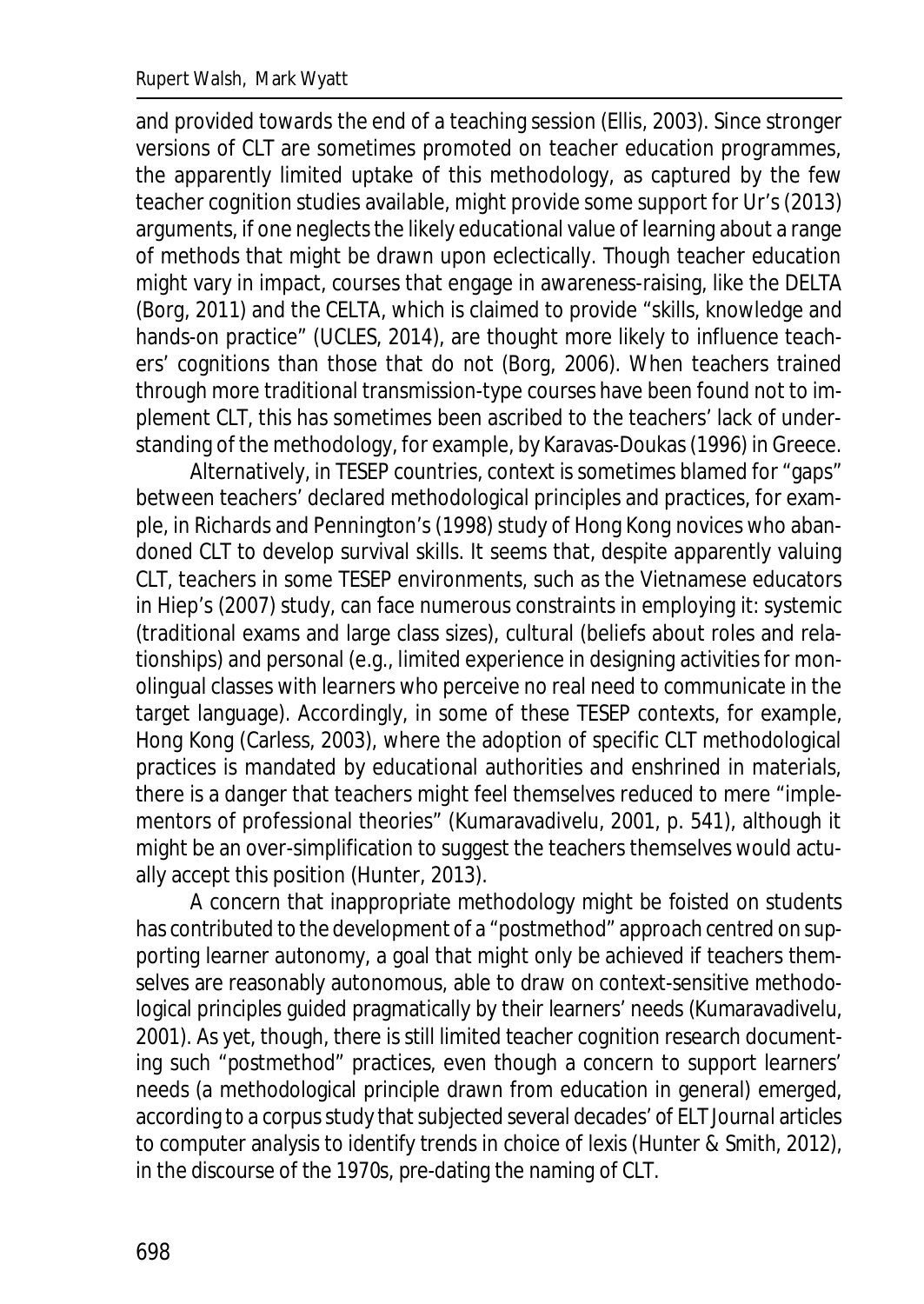In stimulating principled teacher behaviour, learners' needs can be seen as contributing positively to the context, unlike the negative factors described two paragraphs above. Set in a BANA environment characterized by ongoing professional development and small multilingual groups in suitably-resourced classrooms, conditions which might facilitate a focus on learners' needs, according to Holliday (1994), our own study asks the extent to which the participating teachers' cognitions and practices relate to their methodological principles or seem situated in relation to the context.

As noted above, teacher cognition research in relation to CLT in BANA countries is rare, and of the studies available both Sato and Kleinsasser (1999) and Manghubhai et al. (2004) focus on teachers in secondary schools. Some insights into what can take places in contexts characterized by the "ideal" "private language school ethos" (Holliday, 1994, p. 4) are offered, though, by Farrell and Bennis' (2013) study of two CELTA-qualified teachers in Canada (one with 19 years' experience and the other a "novice" with 2 years and 6 months' experience), both teaching small classes in a language centre. Farrell and Bennis found that the beliefs and practices of the more experienced teacher tended to converge (around what appears to be a weak form of CLT), although not entirely; for example, despite a stated preference for "practice activities to be communicative . . . target grammar was only practiced communicatively in one of three [observed] lessons" (p. 172). Contextual factors, such as time constraints, "made it difficult [for him] to put his beliefs fully into practice" (p. 174). Furthermore, while the teacher emphasised that it was "important to have a variety of [error correction] techniques because different students have different learning styles," he was observed to use one technique predominantly, "possibly [because he] felt that each student could gain from that particular method" (p. 174). In the case of the "novice" teacher in the same study, a "divergence rather than convergence between his stated beliefs and classroom practices" was observed, possibly as he was experimenting with a number of approaches and techniques, which suggested to the researchers "that many of his beliefs were not stable at the time of the interviews" (p. 174). Interestingly, this novice teacher also seemed to make "instructional decisions based on keeping his students happy," unlike his more experienced colleague, who "focused more closely on needs associated with learning outcomes" (p. 175). These findings demonstrate therefore that even in BANA contexts where conditions include small class sizes, well-resourced classrooms and the availability of appropriate books and classroom material, teacher cognition research can reveal a more complex picture than one of a purely methodologically principled teacher focus on learners' needs, of the type Holliday (1994), above, suggests we might find. Our research, set in a similar BANA context, is described below.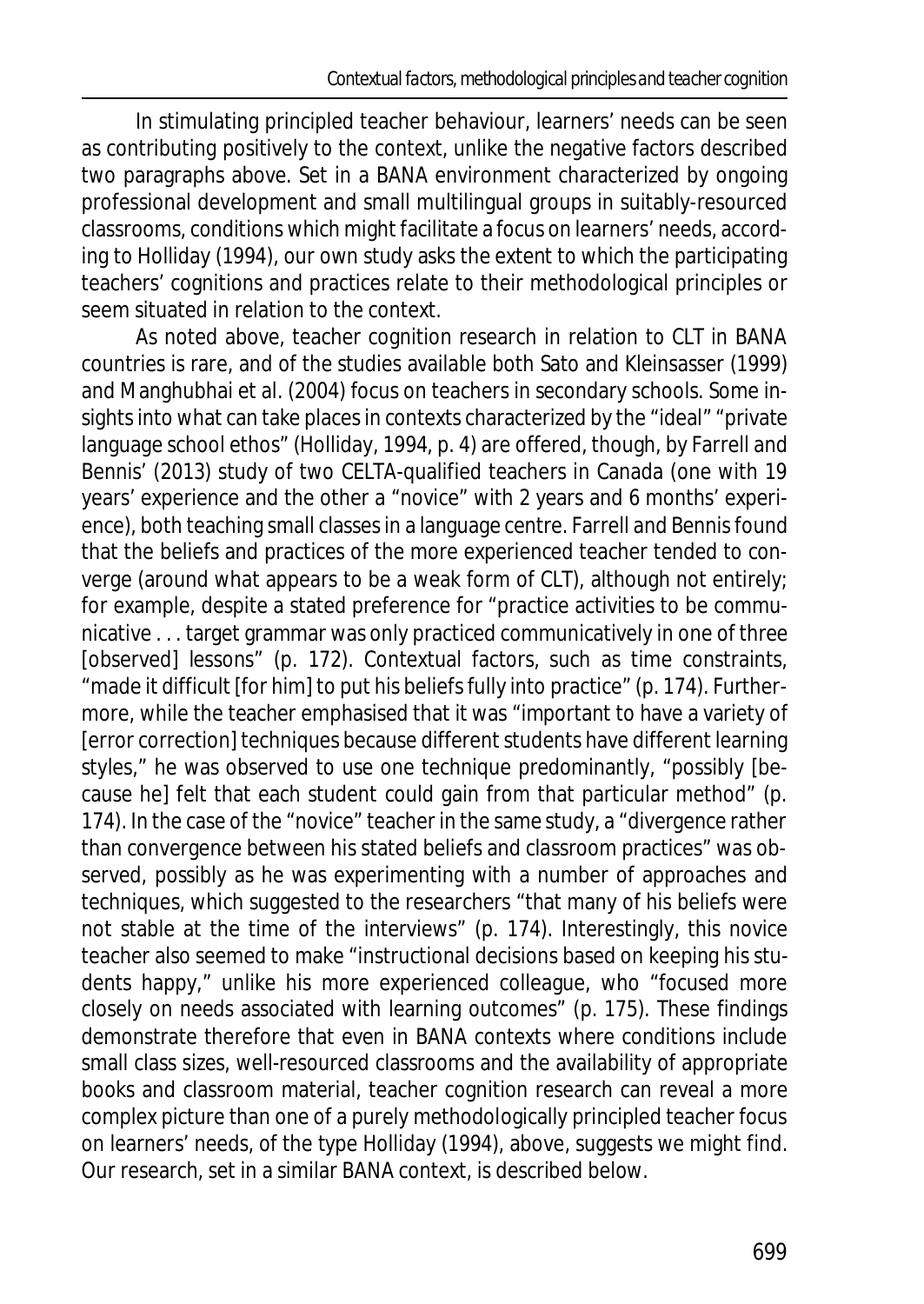#### **3. The study**

#### **3.1. Research context and participants**

Our research took place at a large adult education college in southern England, which provides EFL courses for international students, who are mostly Arabic, Asian and European. Their classes are of mixed nationality and gender. Class size is typically small (6-15) and classroom layouts tend to be facilitative of interaction. CLT methodology is actively promoted at the college, as is evident in its promotional literature, which also stresses that students will improve their grammar, vocabulary and pronunciation, and skills of reading, writing, speaking and listening through the course. The college takes students from beginner to advanced levels and, while some classes are qualification-focused (e.g., IELTS), most are general EFL, including summer school courses. Students, studying for 25 hours per week, progress from one level to another at intervals generally through successfully completing in-class tests, though this is sometimes left to the discretion of the individual teachers; the tests used, typically drawn from the relevant teachers' books, can be classified as achievement tests (Hughes, 1989) since they assess how well students are able to manipulate the grammatical and lexical forms they have been introduced to. Classes observed in our study were general intermediate-level EFL summer school courses.

Three teachers, all British, employed at the college volunteered to participate. Guaranteed confidentiality, anonymity and the right to withdraw at any stage, in accordance with the ethical guidelines required by the university that had authorized this research, they were observed and interviewed once each. Their details are included in Table 1.

| Teacher (pseudonym) | Qualifications                                               | Experience |
|---------------------|--------------------------------------------------------------|------------|
| Andrew              | Had completed the CELTA and Cert TESOL. Was 2 years 6 months |            |
|                     | studying for the DELTA                                       |            |
| Bethany             | CELTA and PGCE                                               | 12 years   |
| Caroline            | CELTA, Dip TESOL and MA                                      | 30 years   |

**Table 1** The participating teachers

As the table demonstrates, qualifications and experience varied considerably. However, all had or (in Andrew's case) were working towards advanced qualifications. He was also different in not being "experienced," if we follow definitions used in other teacher cognition studies, for example, Mok (1994) cited in Borg (2006), which set a requirement of at least three years for this. In Farrell and Bennis' (2013) terms, he was in fact a "novice." However, given the way TBLT has become dominant in the last decade (Littlewood, 2007; Ur, 2013),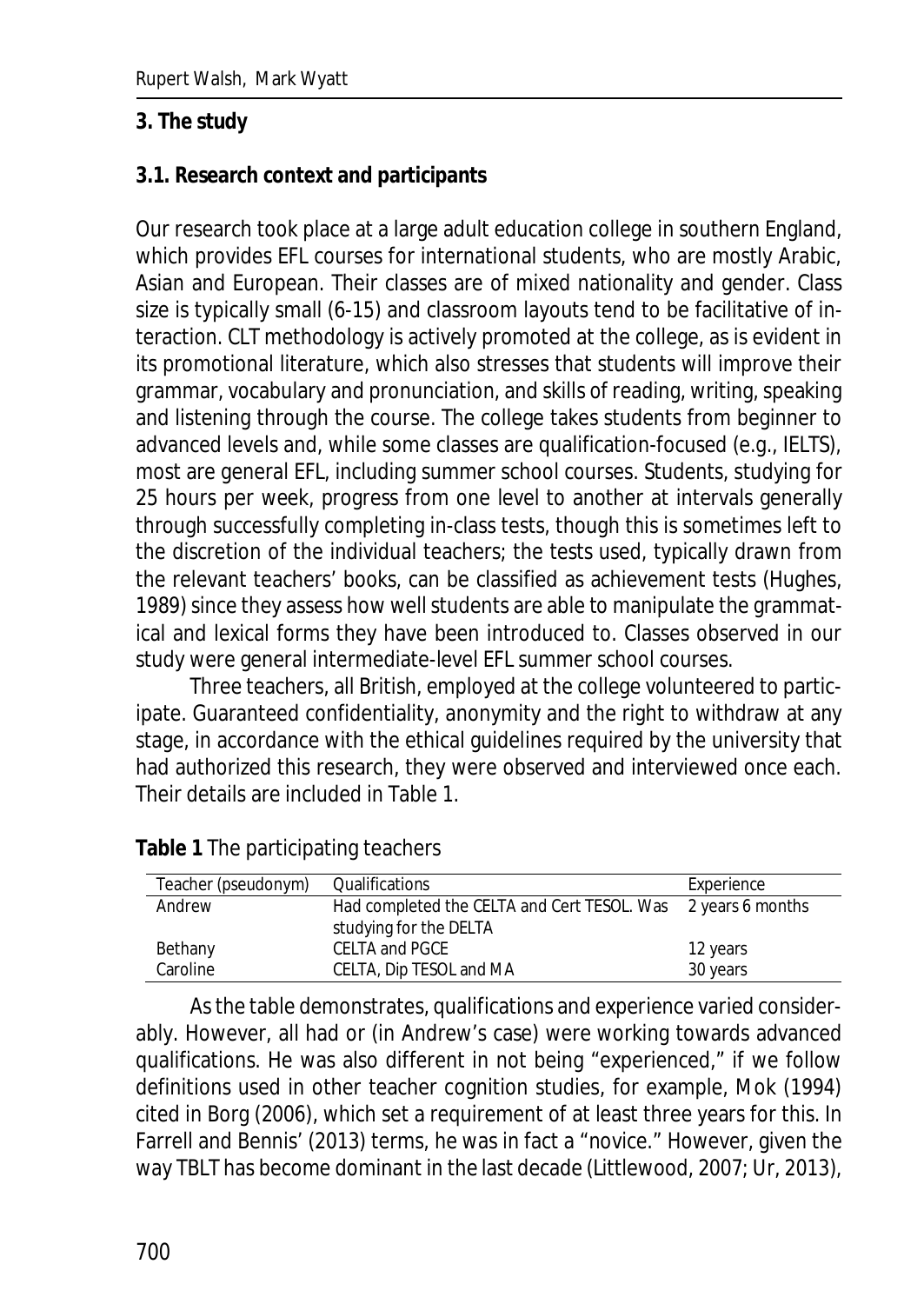it is likely that, since Andrew's teacher education was more recent, he may have encountered a stronger form of CLT than had Bethany and Caroline earlier. Evidence, for example, that provided by a teacher in Andon and Leung (2014), suggests there may have been a move towards TBLT on teacher education courses such as the DELTA.

Besides drawing on their formal education, the three teachers in our study were able to benefit additionally from a thorough in-house professional development programme at the college involving regular observations, progression targets and encouragement of reflective practice. This included an emphasis on supporting learners' needs, a requirement too of the UK governmental standards agency, OFSTED, which inspected the college. Having introduced the participating teachers and their context, we now describe our research methodology.

# **3.2. Research methodology**

To assess the relative importance of context and methodological principles in shaping the teachers' work, "non-participatory observations" (Cohen, Manion, & Morrison, 2007) focused on the participants' teaching practices while their cognitions were elicited through semi-structured interviews (Kvale & Brinkmann, 2008). Interviews followed observations to stimulate recall (Bailey & Nunan, 1996) and explore the rationale for classroom decisions, a procedure which also reduced the risk of the observed teaching being influenced by the observee's knowledge of the research focus. Such risks were further minimised by the nature of the interviewer/interviewee relationship; the observer (the first researcher) was an outsider and had not met the research participants before contacting the college with a request to conduct the research. At the time of engaging in this research, the observer was DELTA qualified, experienced in EFL adult education settings in the UK and overseas, and was studying for a further post-graduate qualification.

To assess practices for evidence of methodological principles, criteria related to differing versions of CLT, including strong and weak, were developed, as in other teacher cognition studies (e.g., Wyatt & Borg, 2011). So, questions such as the following were posed: Did the lesson suggest a TBLT, PPP or other structure? To what extent was language contextualized? How meaning-focused was the interaction? How prominent were pair and group work? How were language errors addressed?

In order to reduce the subjectivity of the observations and the potential for "attribution error" (Kennedy, 2010) and therefore also increase the reliability of subsequent analysis (McDonough & McDonough, 1997), a tool (first piloted) was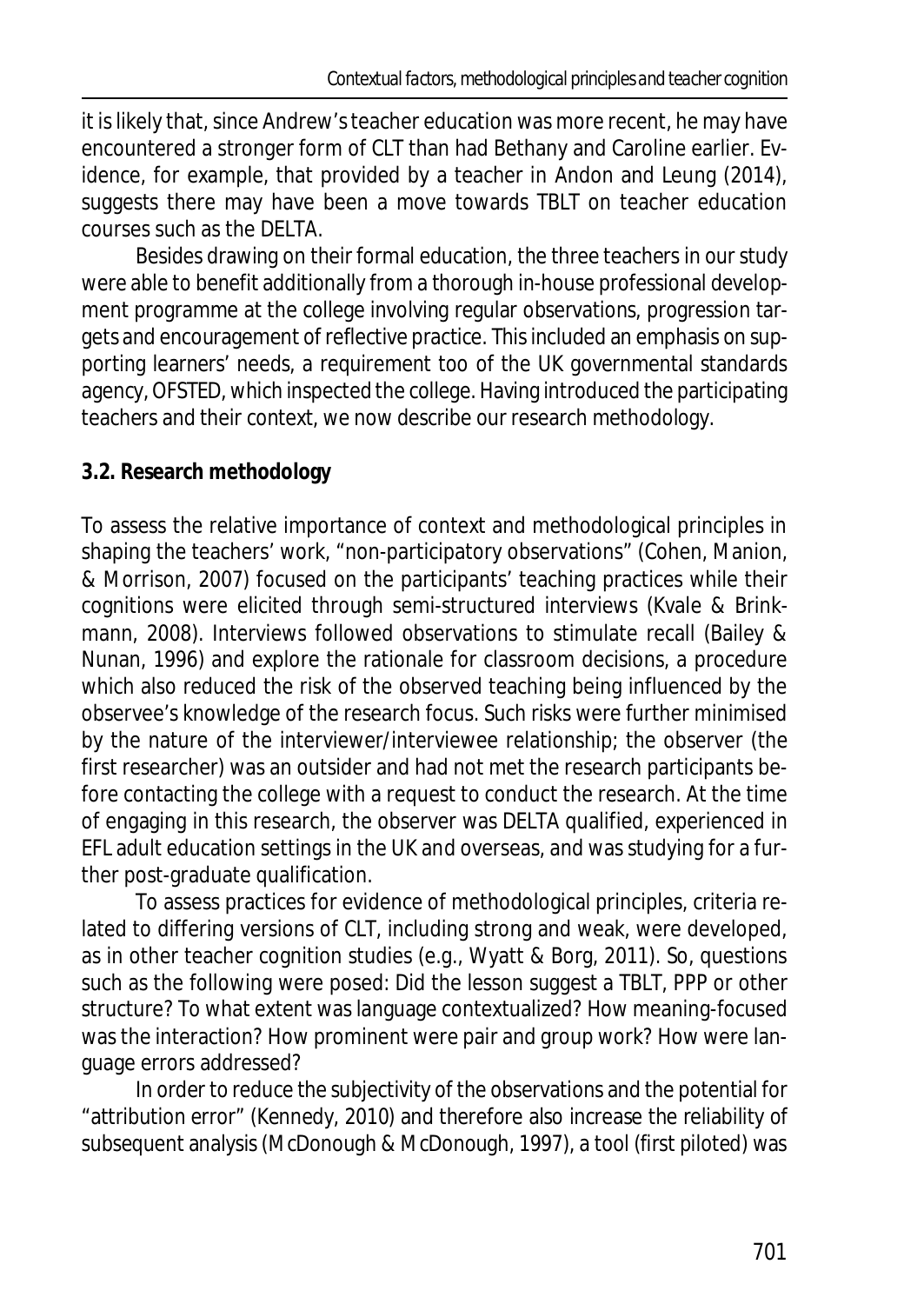developed (see Appendix A). This allowed for the recording of timings and participation patterns, felt to be of interest since CLT is characterised by the active ontask participation of students (Thornbury, 2004); this tool would support the narrative recording of events. Lessons were not video or audio-recorded to reduce intrusiveness. Each classroom observation lasted 40-50 minutes. Data analysis commenced immediately afterwards, with participation patterns scrutinised and notes written up. Features of the lesson were assessed against criteria.

As the goal of the interview was to elicit cognitions in an unrestrictive manner, a semi-structured interview format was employed (see Appendix B), allowing participants to contribute freely to the conversation within the guidance of a loose framework (Dörnyei, 2007). Interviews lasted approximately 30 minutes and were tape-recorded; this was to allow for subsequent analysis and to free the interviewer to focus on the conversation rather than on recording what was said (Kvale & Brinkmann, 2008). There were five stages. After the study's broad aims and ethical safeguards were restated, general questions were asked, in a friendly conversational way to help build rapport, about experience and training. Next, to encourage teachers to express their methodological principles in their own words, there were general questions about their practices; these questions avoided potentially ideologically loaded terms such as CLT and TBLT, which might have triggered pre-conceived notions.

Subsequently, a short stimulated recall process was employed, as used in similar teacher cognition studies, for example, Mangubhai et al. (2004), but without the video. This involved presenting detailed observational data, already filtered by the observer, as neutrally as possible in summary form, emphasising staging and participation patterns, exploring the rationale behind classroom decisions and enquiring whether this was typical of the teacher's work. Notwithstanding the lack of video, the process thus employed involved a more precise focus on classroom events to prompt recall than that found in "typical retrospective ethnographic interviews" when informants might be asked to remember only "in the abstract" actions taken and values or strategies linked to these (Dempsey, 2010, p. 350). Follow-up questions explored the possible impact of contextual factors, such as the needs of the particular learners in the class. There was then space for further comments.

Interview data were transcribed and then coded, for example, for descriptions of CLT and non-CLT practices; for instance, if a teacher mentioned believing in meaning focused tasks, this was coded as CLT. Methodological principles and situated cognitions were compared across different interview segments and with reference to observational data. Qualitative descriptive accounts were then developed and are presented below.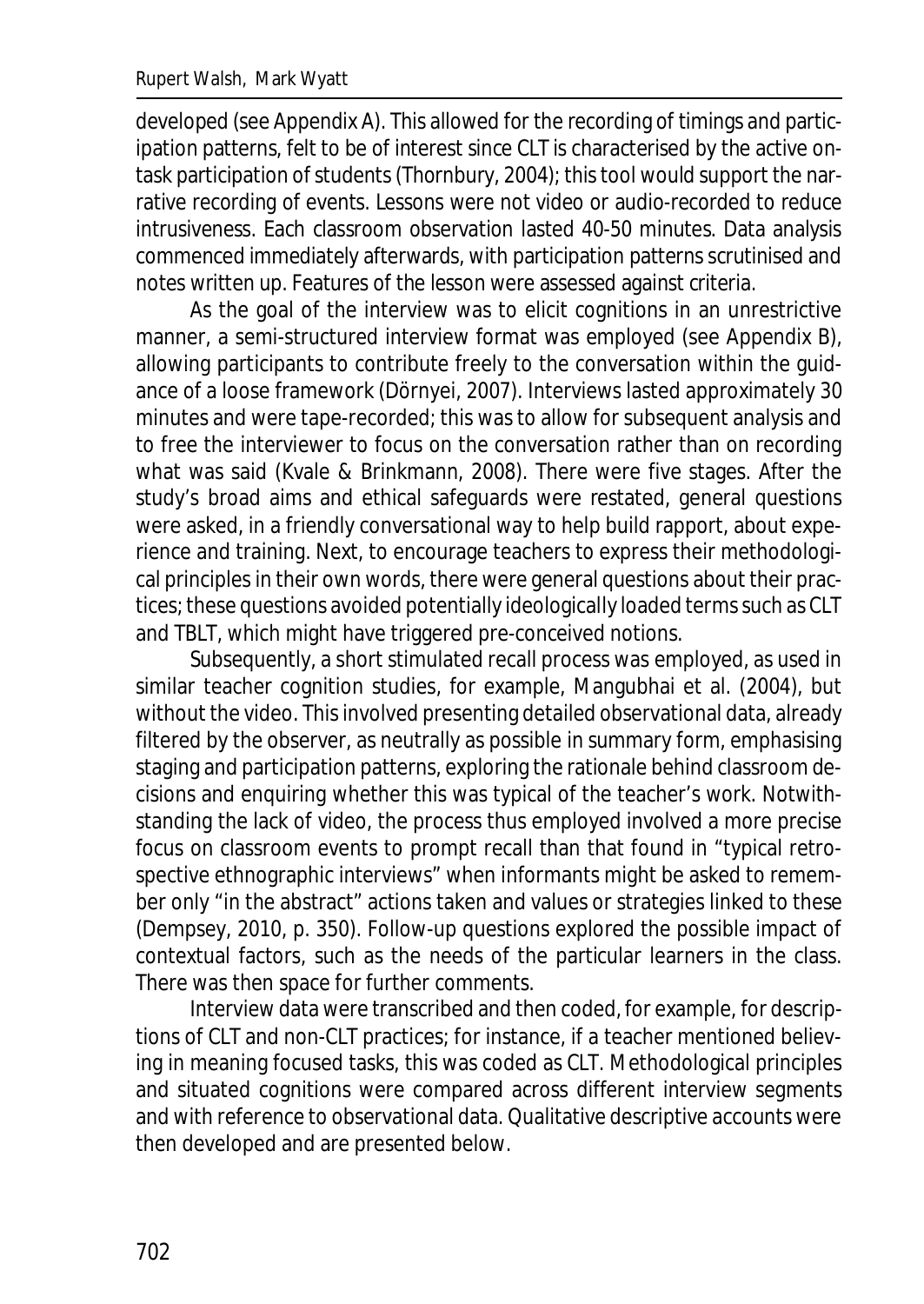### **4. Findings**

### **4.1. Andrew**

Andrew's lesson, with 8 young adults (3 Chinese, 2 Arab and 3 European) of intermediate ability, was in a very informal setting for a classroom, with sofas and bean bags instead of chairs and no tables. Regarding the structure of the lesson, there was an initial emphasis on building context and engagement with a real-life situation (described below) before presentation of grammar, itself heavily linked to this context. The lesson began with a hypothetical discussion from picture prompts on what it would be like living in a jungle, followed by reading tasks based upon a woman's true "life in the jungle" story. There was subsequent personalisation of content, leading into meaning-focused activities that indirectly provided exposure to the present perfect simple and continuous tenses, before there was an explicit focus on form. This style of presentation struck the observer as reminiscent of typical DELTA trainee lessons he had witnessed; Andrew of course was completing the DELTA at the time. The lesson was also characterised by considerable student participation and interaction, entirely in English; all tasks were completed in pair work, and feedback was elicited from the students themselves, including the correction of errors such as when a student was given multiple opportunities to pronounce the word *bite* correctly. Furthermore, the session had an informal, cafe-style feel, partly created by the layout, with casual conversation involving both teacher and students during all stages.

In summary, although elements of the lesson were clearly consistent with general education principles, such as an interest in learners, the lesson was also characteristic in many ways of a stronger form of CLT, as outlined by Ellis (2003), above, given the way that it was structured around a meaning-focused task. However, while features of TBLT were dominant, there may have been other influences too. For example, the focus on form towards the end was of a fairly explicit nature.

In the subsequent interview, Andrew suggested his preferred teaching style matched the style observed in his lesson; first, set an activity "*to activate schemata . . . so that* (the students) *are not just going head first into something which they have no idea about*" and then present the language in context to encourage learners to notice the form of language for themselves. Furthermore, he asserted that contextualisation was a high priority in his teaching:

*I think noticing things is a big part of learning . . . learning English and (this kind of activity) puts it in context and it gives it some kind of real world relevance, and I would always, I think, I would always present language in context before and give the students the opportunity to guess what it means before teaching it, definitely . . .*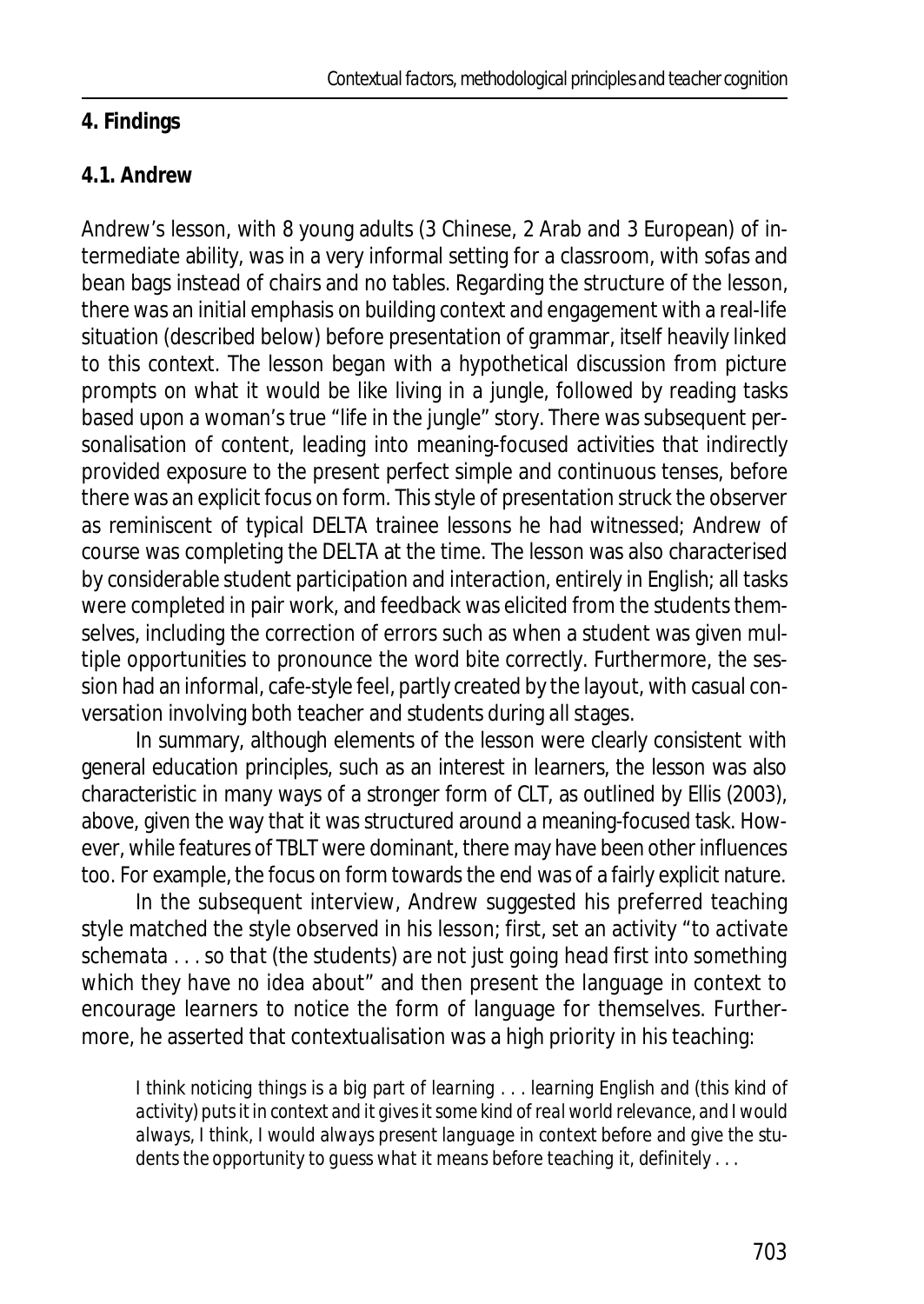He adds that he achieves this predominately through "*skills-based activities*." Finally, having provided sufficient contextualisation, Andrew teaches the form of the language.

Regarding student participation, Andrew values opportunities to "*chat and talk*" to create a relaxed "*buzzy*" environment in which learners, involved as part of "*a big community helping each other learn*," feel like practising their English. He also prefers involving students in error correction, his reasoning being that, in order to foster genuine learning, he wants "*students to work for their answers*".

Andrew emphasized, though, that he would vary his teaching style if the contextual factors were different. His limited experience had included a year teaching in secondary schools in Thailand (a TESEP context), and he reported that with children "*you might need to be a little bit less openly communicative and a little bit more directive in terms of* (achieving some) *tangible task output*"; this practice might suggest a form of communicative task such as that described by Cameron (2001), allied to a weaker form of CLT, rather than the "*deep end*" CLT (Thornbury's [2004] term for strong CLT), which Andrew indicated a preference for elsewhere in the interview. Moreover, the context would determine his choice of topic. Choosing appropriately motivating topics was vital with young learners in a TESEP context, he argued, as "*you really want to try to engage them*."

Asked if languages were best learnt through communication, Andrew replied "*I think this depends on learners and learning styles . . . some students are naturally better at getting more out of a communicative situation.*" He also reported that in a monolingual environment, such as Thailand, he "*wouldn't be adverse to using translation, if necessary*." While this principle suggests no conflict with TBLT (Willis [1996, p. 49] accepts mother tongue use that is "systematic, supportive and relevant"), it does indicate flexibility and willingness to put learners' needs first.

In short, Andrew favoured methodological principles which lean towards strong CLT: the use of tasks to build context and underpin learning with any explicit focus on form coming afterwards. He acknowledged, though, that the specific needs of students and the type of context (BANA/TESEP) influenced how he enacted his methodological principles.

### **4.2. Bethany**

Bethany's class consisted of 9 intermediate level young adults (5 Europeans, 3 Asians and 1 Arab) in a standard classroom environment containing chairs and tables in a horseshoe shape. In the lesson observed here, grammar teaching was the central theme. The session observed consisted of three cycles, each beginning with an explanation of a grammar rule (cycle 1: *I wish*, cycle 2: *I wish I had*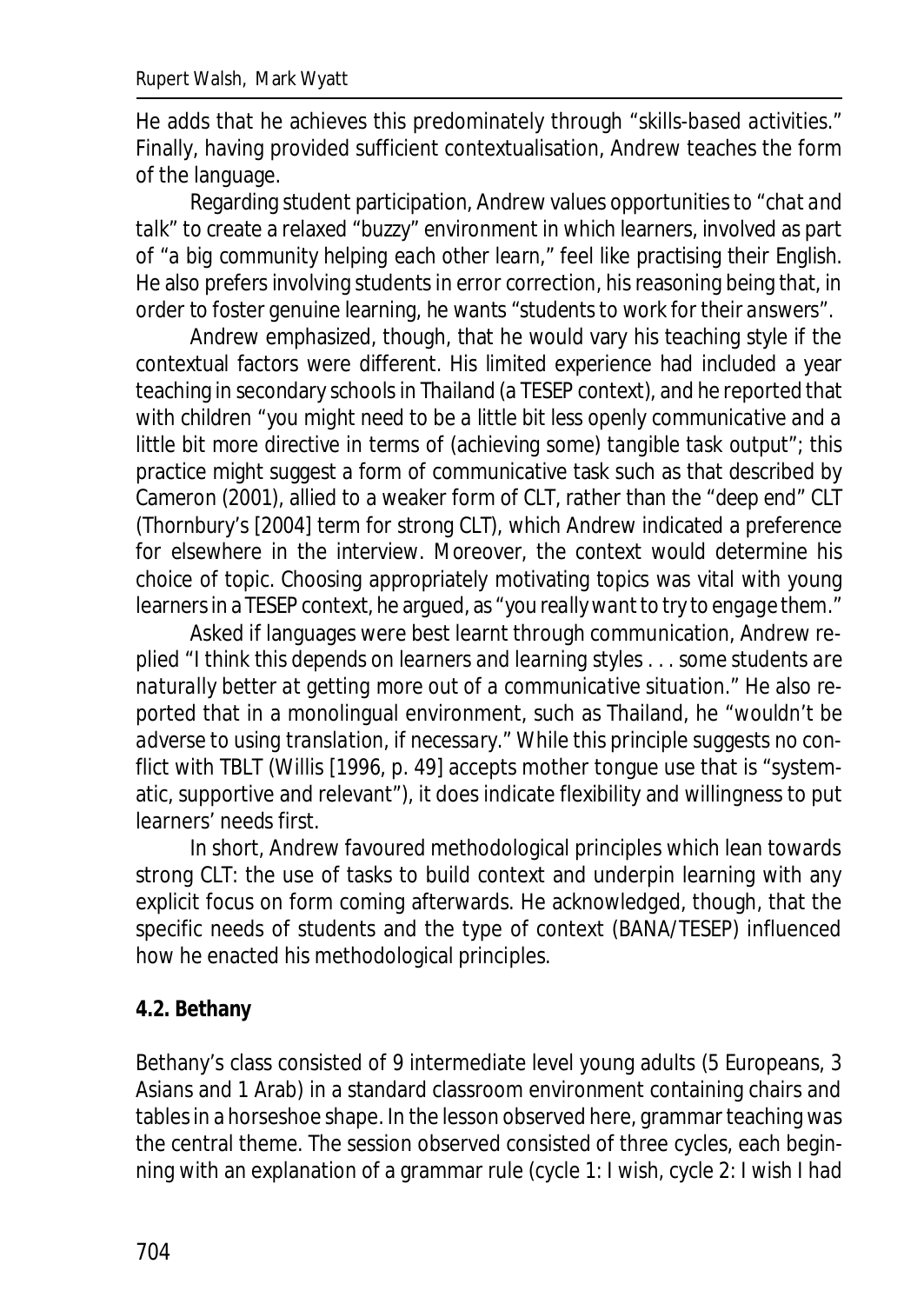and cycle 3 for other aspects of *I wish*) and ending with controlled or free practice in using this rule (giving the general impression of a weaker form of CLT). Contextualisation occurred within Bethany's explanations through elicited situations and picture prompts, one example being during the teaching of *I wish*, which involved two people playing basketball, one short and one tall, with the shorter person wishing he was taller.

Although much of the lesson involved teacher-led explanations, student interaction was maintained throughout. This was achieved through elicitation before presentations of grammar and through both work in mixed-nationality pairs and open class discussions on the topic of students' own wishes, which thus encouraged personalisation. Corrections were elicited, apart from pronunciation errors which the teacher corrected directly. Student participation was greatly encouraged through the informal mood of the session, with students frequently interjecting and Bethany participating in digressions off topic.

When speaking with Bethany afterwards, it was quickly apparent that planning the stages of a lesson was considered very important, a belief born out of training to be a children's teacher, she reported. Her ideal lesson would involve cycles described as "*express, correct and repeat*":

*I think providing opportunities to express themselves . . . and then correcting what they produce I suppose. And then repeating . . . a lot of repetition, in different ways, you know, recycling language in a different way but making sure it's repeated and repeated and repeated.*

As well as stressing the need for repetition, she emphasised the importance of testing prior knowledge in the first cycle so that new knowledge could be built upon a learner's existing knowledge. When presenting language, Bethany was open to guided learning or teacher-led explanations, the latter more likely within grammatical explanations. Then, in discussing activities in her observed lesson that required students to apply language to their own lives (for example, their own wishes), she commented on the importance of contextualising language learning through personalisation to aid memory, rather than relying on workbook exercises:

*I keep telling them that if I don't make anything personal, they're never going to remember it, so I did the first activity where it was all my own ideas and I think, they would need a chance to come up with their own experiences, and the textbook, there's . . ., we were at the right place in the textbook but a lot of it was with superpowers, being able to see in the dark, being able to see in the future, you know, not really very realistic, and we did it as a revision exercise but I think if they can give a real example of a real situation that's personal to them, they're more likely to remember it . . .*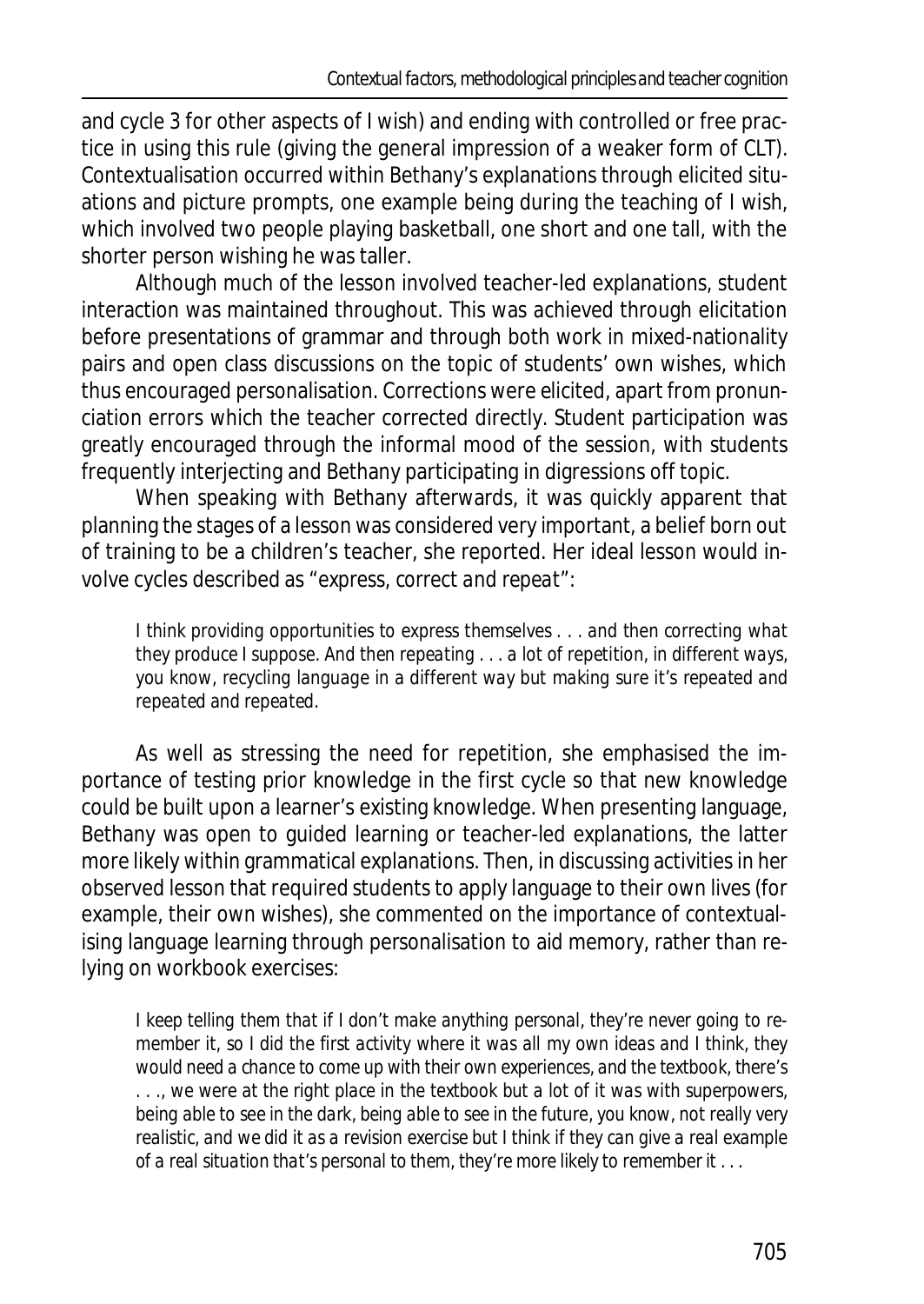On the participation of students, Bethany values an interactive approach and so fosters an informal atmosphere. However, this interactivity is more likely to succeed, she claimed, when controlled by the teacher, as an uncontrolled classroom merely results in confusion, "*with people just sitting there, doing nothing*."

Earlier in her career, Bethany had taught "*really big groups*" in the Czech Republic (a TESEP context), and felt it had not been "*really different. The lesson would be pretty much the same*." This suggests she was applying techniques developed with larger groups (children in a UK mainstream school and European students) to the small group teaching in her current context. However, as with Andrew, Bethany stressed that her teaching approach varies according to the students.

*Interestingly, I did a similar lesson with another class and they didn't know anything whereas there was a girl in that class who seemed to know the grammar quite well. So a lot of the first bit was just testing to see how much they already knew.*

Furthermore, Bethany reported eliciting continually in the observed class due to its vocal nature, but for less vocal classes she would elicit less, accordingly. She also reported sensitivity to individual needs: "*every learner's different . . . while some do just want general communication skills for the outside world, others actually want to learn a language, all the rules and grammatical structures*."

So Bethany's preferred methods resembled weak CLT to some degree, with a focus on form being mixed-in with personalisation, interaction and other forms of contextualisation. As with Andrew, she believed that learner characteristics and needs impacted the way she enacted her methodological principles.

### **4.3. Caroline**

For Caroline's lesson, 9 intermediate level young adults (3 Asians, 2 Arabs and 4 Europeans) were present, sitting in a standard classroom with tables and chairs in a horseshoe shape. As in Bethany's lesson, there was an emphasis on the mastering of grammatical structures, though the approach seemed different in some ways.

After beginning with a teacher-led activity revising collocations learnt the previous day, students completed a task in which they invented questions to ask Royal Family members, hardly very realistic! Questions had to begin with *who*, *what* or *where*, a requirement which could have stifled spontaneity but was strictly enforced. Caroline then used or adapted students' utterances to teach the difference between object questions ("*Where are you going on holiday?*") and subject questions ("*Who loves Mary?*"). The session ended with two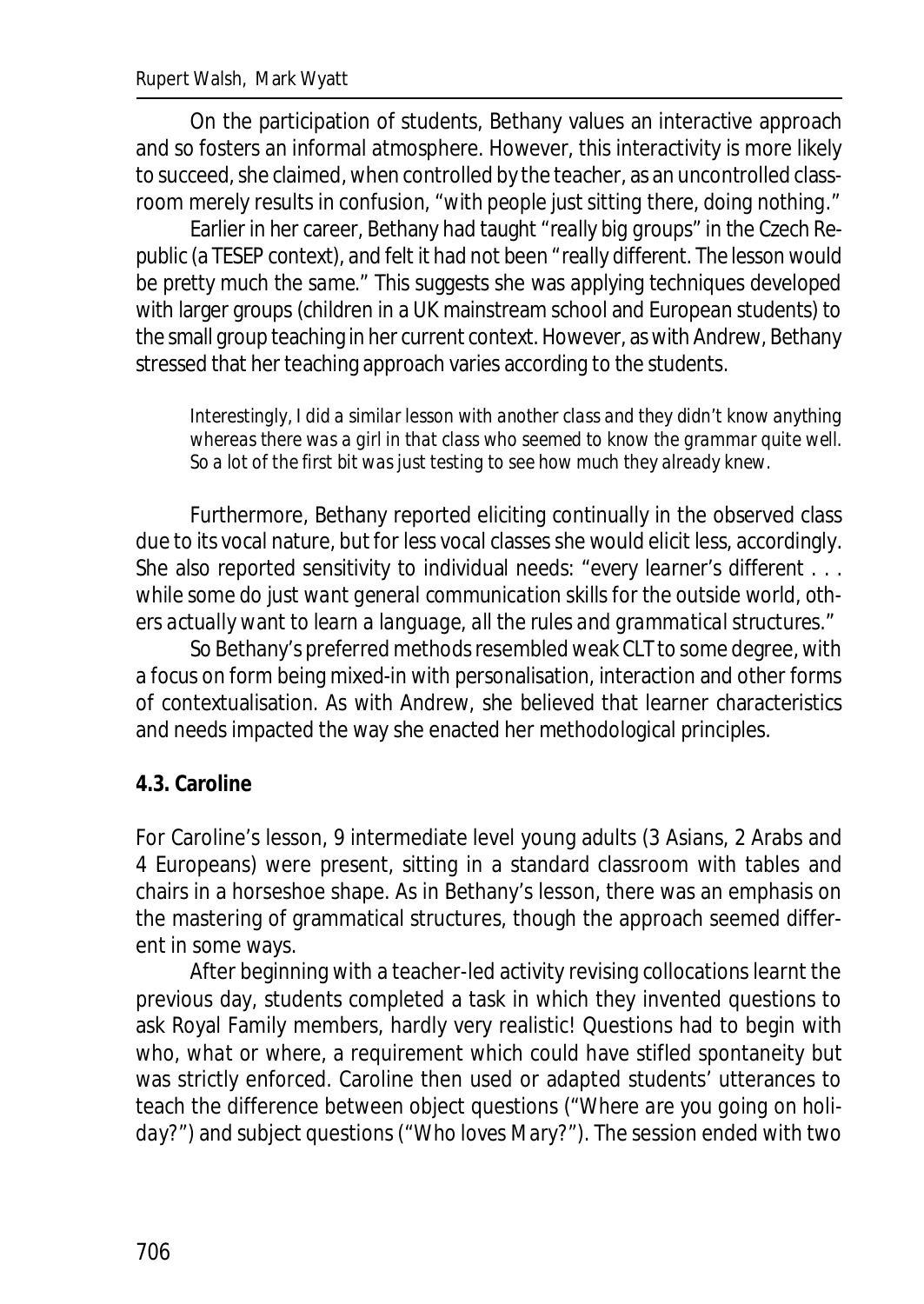activities providing practice in using subject and object questions, the first involving the rearrangement of jumbled words and the second requiring students to write subject or object questions in response to teacher prompts.

The lesson contained some features which would not typically be considered CLT; for instance, contextualisation was limited largely to the invention of questions early in the lesson, before subsequent explanations and exercises focused mainly on the structure being taught. Students participated through inventing questions in pairs and responding to teacher prompts. However, as was the case in Andrew's and Bethany's classes, students were placed in mixed-nationality pairs and consequently used English to communicate. On the whole, though, less student participation was observed than in Andrew's and Bethany's classes; much lesson time involved Caroline explaining, instructing and providing corrections, although some instances of self-correction were encouraged. Overall, the atmosphere was quite formal, with students often quiet, not contributing more than necessary.

The subsequent interview with Caroline revealed cognitions which indicated responding to "*student factors*" was more important to her than following any methodology. In her interview, Caroline did outline a preference for methods comparable with PPP. This was evident firstly from frequent uses of the word *build* to describe how activities should follow one upon another:

*we always kind of build up to an activity where they are hopefully going to be able to express their own opinions or putting in their own language, giving their own ideas in their own way based on what the input has been . . .*

Caroline emphasized the importance of "*building up their confidence*" through encouraging speaking in pairs and small groups, in which they "*feel secure*":

*a lot of them do enjoy just answering questions and just discussing things you've led up to . . . I think you just have to give them the opportunity to feel confident and to try to express themselves, as and when they want.*

Furthermore, it was evident Caroline valued PPP; she claims that she usually begins with explanations of grammar, which lead in to activities providing contextualised practice and allowing self-expression. However, this reported practice was in contrast to the largely non-CLT methodology observed. Caroline also said the self-discovery of grammar would normally permeate her lessons; again, this was not observed.

During stimulated recall, Caroline claimed she limited self-discovery, student participation and contextualisation in the observed lesson deliberately to address the needs and wants of students. Meeting these was more important to her than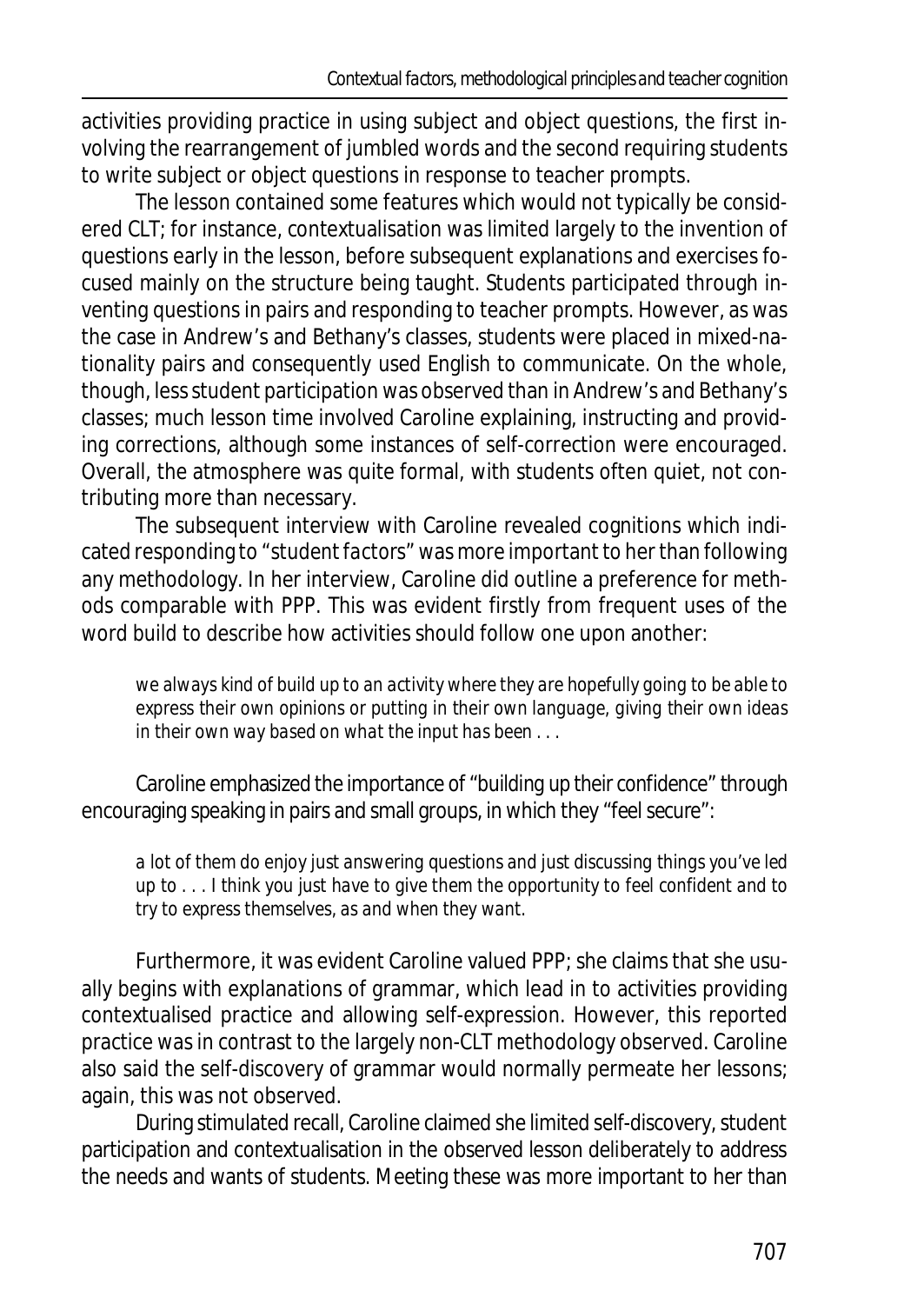following an approach; for example, although Caroline reported valuing communicative tasks, she was conscious of her students' preference for accuracy-focused activities, a preference she consequently needed to respect. Student-stated preference had also played a part in her decision to favour teacher-led correction:

*you also get students who say 'it's all very well doing these communicative activities and speaking in pairs and groups but, you know, we really want you to correct us, both grammatically and pronunciation wise,' and I think they're quite right really . . .*

Caroline acknowledged that "*what everyone wants to do* (is) to *be able to speak*" and confessed she was "*perhaps a bit of a stickler for accuracy*." Nevertheless, the learners observed were retaking a level previously failed; Caroline prioritised accuracy and emphasised correct forms to help them avoid failing again:

*I do think that structures at this level, at intermediate level are actually important because if they're not going to learn the grammar at this stage there are going to be fossilised errors and they're going to struggle throughout the next level and so on . . .*

To summarise, although CLT methods were apparently appealing to Caroline, when she was reminded of what actually happened in her lesson, situated cognitions came to the fore. One interpretation might be that her own methodological preferences were of less importance to her than were student-led contextual factors she felt she needed to respond to, such as those outlined above. However, an additional possible interpretation is that, when confronted with contextual realities, "politically correct" espousals of CLT methodology that she may have been exposed to throughout her career and drawn upon, given the very pervasiveness of this political correctness (Waters, 2013), fell away, and methodological principles, important to her but nevertheless suppressed initially in interview, which relate more closely to non-CLT practices, for example, prioritizing decontextualized grammatical accuracy practice activities, emerged.

### **5. Discussion**

We now consider these cases together and in relation to research questions and the literature. Firstly, the study uncovered two clear examples (in Andrew and Bethany) of harmony between methodological principles, situated cognitions and teaching context. Both teachers combined a concern with learners' needs, which, as we have said, relate primarily to general education (Mangubhai et al., 2004), with methodological principles that relate clearly to CLT. However, while Bethany's observed lesson and interview afterwards revealed a preference for a weaker version of CLT, in Andrew's case, preference for a stronger version was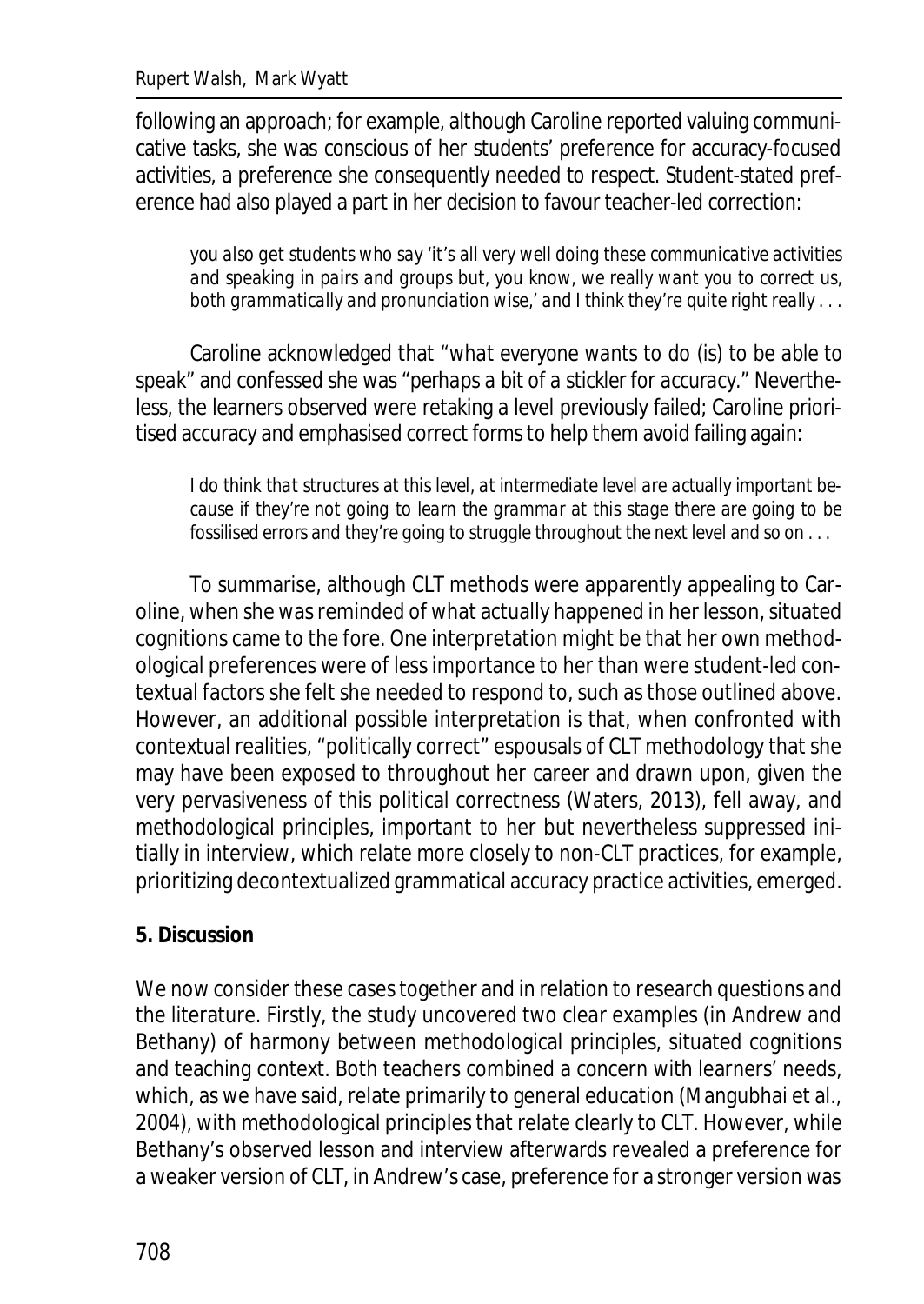evident. So, in his lesson, tasks preceded focus on form, which was heavily contextualised; students were communicatively involved throughout. Then, in interview, Andrew's comments indicated a compatible preference for collaborative skills-based activities which provide contextualisation and opportunities for the noticing of linguistic features. Like Bethany, who varied levels of elicitation and explicit instruction according to the learners' needs, Andrew felt he was flexible in adjusting his methodology according to the students, though these adjustments still seemed compatible with his principles. Therefore, there was no need to compromise methodological principles, as Ur (2013) argues might be necessary, in order to accommodate contextual concerns.

Perhaps such harmony is not surprising. Andrew's lesson, after all, was centred on a "task" (Ellis, 2003), and, as Hunter (2013, p. 477) suggests, these can attract teachers due to "the creative and humanistic possibilities they offer; [they] are adaptable for use with topics that interest learners: they absorb students in meaning and involve them in intense social activity." Teachers who believe "in the essentially humanistic and communicative nature of language" may be drawn to CLT methodology (Harmer, 2003, p. 291) they can enact more easily if promoted on their teacher education programmes and supported by their contexts. Unlike teachers in Richards and Pennington (1998), Andrew and Bethany benefited from a BANA context characterized by a multilingual environment, small class sizes, and continuing in-service professional development that emphasized appropriate response to learners' needs allied to a CLT approach. This approach was realized in relatively relaxed general EFL summer school courses. Furthermore, while Andrew had no more experience than the CELTA-qualified "novice" in Farrell and Bennis' (2013) study, this was clearly varied and he was already continuing his education through the DELTA, which, as Borg (2011) explains, is an advanced course. This continuing education might partially explain the relative congruence between Andrew's cognitions and practices.

Such harmony was not apparent in the work of the third teacher, Caroline, who, despite espousing support for a weak version of CLT, did not teach in a way congruous with her stated beliefs; non-CLT practices were more in evidence. Nonetheless, in interview she offered a clear contextual reason why. Indeed, Caroline underlined that the needs and wants of the students were her primary consideration in all her teaching choices, regardless of her personally held preference for a PPP delivery style. Her students had failed end of level achievement tests of their grammar and vocabulary and had also specifically requested direct teacher instruction to support linguistic accuracy. Caroline was sympathetic to this, and there are different possible interpretations. One is that Caroline had suppressed non-CLT methodological principles early in the interview, as these may not have seemed politically correct to her. Alternatively,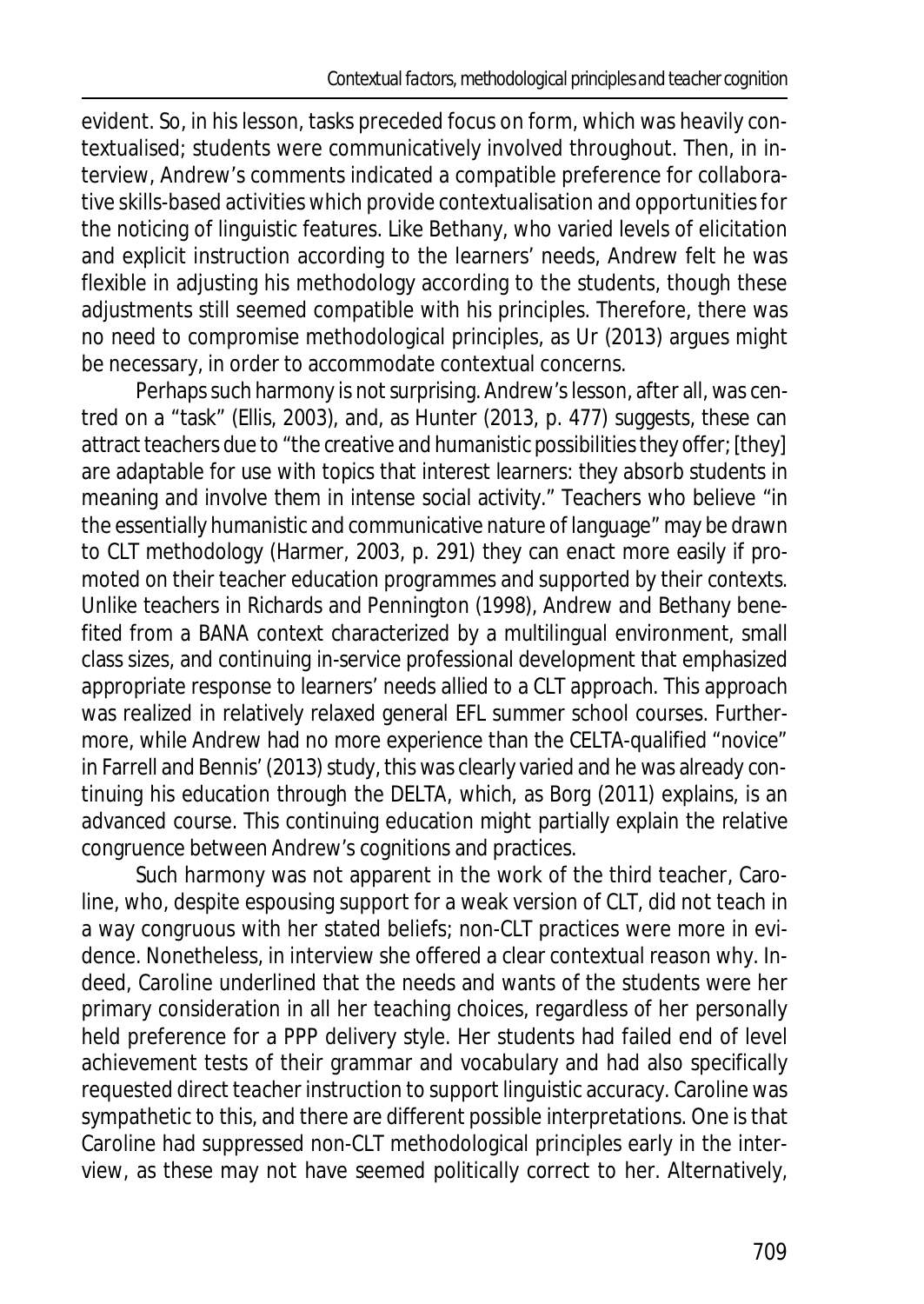though, if we take her stated beliefs at face value (remembering that, rather than being elicited directly, these beliefs were inferred from her choice of lexis and descriptions of how activities ideally related to one another, a methodological procedure we followed with a view to accessing more deeply-held principles), Caroline was adopting her own "situated methodology," driven by her interpretation of learners' needs, an approach which Ur (2013, p. 470) argues is likely to result in "a substantial improvement in learning for students."

A more critical perspective, though, might be that Caroline was positioning herself as a "client-satisfier" (Harmer, 2003, p. 288), in so doing abandoning methodological principles that many researchers (e.g., Ellis, 2003) believe may lead to deeper learning. The extent to which this was a risk, though, is difficult to assess. Only one lesson was observed and, while the learners did not appear to be engaged to any great extent, such engagement in itself is of course only one possible indicator of learning. These learners were not interviewed subsequently and nor was their progress monitored as part of our research. Caution in interpretation is thus essential here, particularly since Caroline may have been channelling her observations and reflections into her teaching.

Nevertheless, Caroline did employ non-CLT practices. While she explained clearly that she had other priorities, Hunter (2013, p. 479) warns that worrying excessively about "difficult" contextual factors, such as learners' tests, can lead to teachers abandoning creativity in favour of "unhelpful conservatism." This may possibly have been the case here, although without substantially more observational data any such conclusion would be far too premature.

This suggestion does allow the insight, though, that even in such a BANA teaching context, where the concern on EFL summer courses was generally primarily perhaps with "immersing learners in Anglo Saxon society" (Hiep, 2007, p. 195), "difficult" contextual factors, for example, test pressures, could still seem to exert "undue" influence. Even though the college appeared to be encouraging CLT, were its end of level achievement tests in fact inducing negative washback, for example, by "focusing heavily on surface features of grammar" (Hunter, 2013, p. 479)? While a detailed study of these tests was outside the scope of our investigation, that they were achievement rather than proficiency tests (Hughes, 1989), assessing discrete grammatical and lexical items introduced in the course book rather than communication skills more holistically, is telling. Caroline's situated cognitions and practices suggest her interpretation of these tests may have been that accuracy was more important than other features of communication.

In Caroline's BANA environment, there was an emphasis on supporting learners' needs, partly driven by OFSTED, and, as Ur (2013) recommends, her practices seemed governed by her situated cognitions. However, when considering contextual factors, an important distinction can be made. On one hand,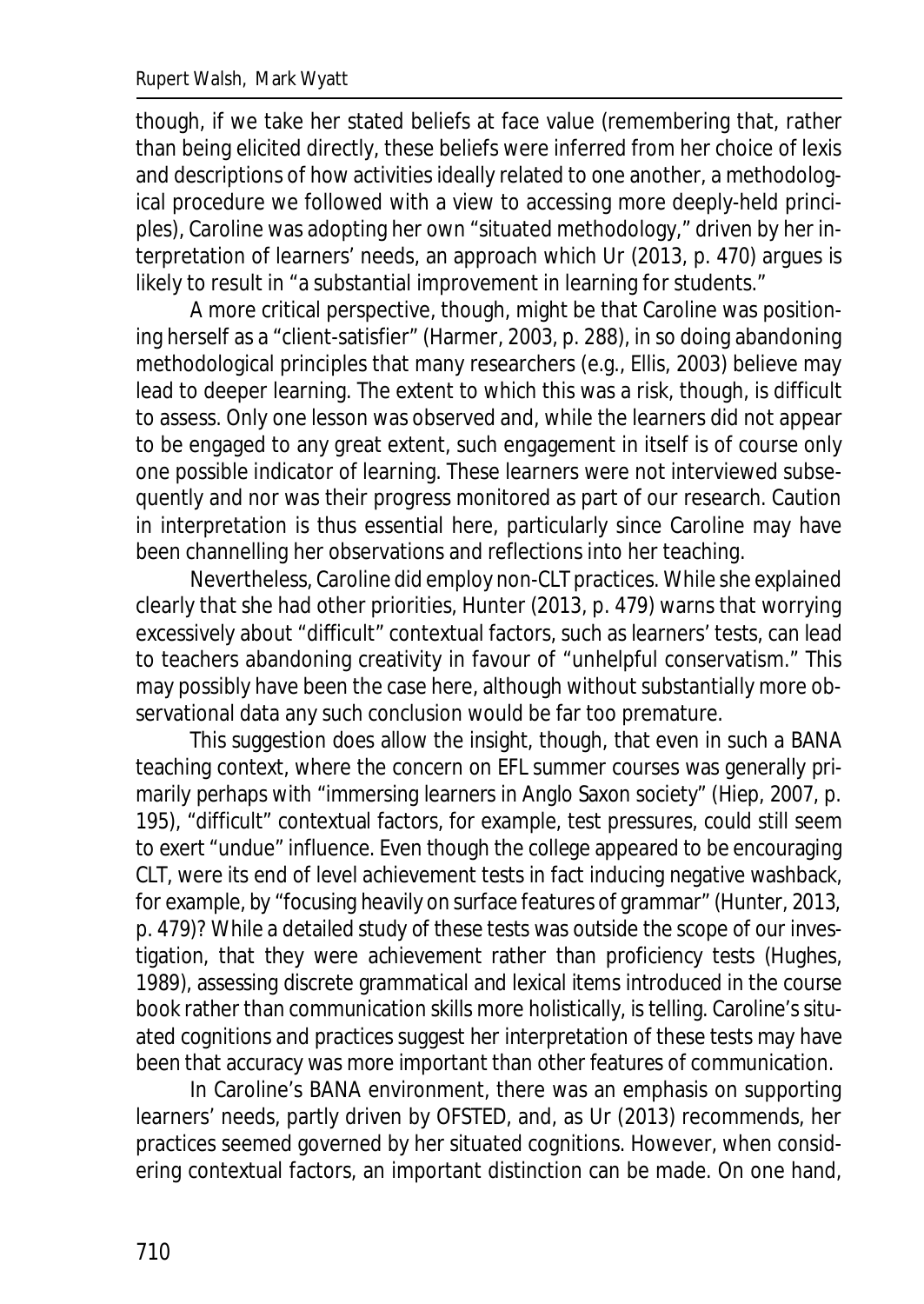there are learner needs, in terms of characteristics and learning styles, for example, confidence of the learner in a communicative situation, which the "postmethod" teacher would probably be only too willing to draw upon in fine-tuning their teaching in a principled way, while on the other, there are "difficult" contextual factors. This second set of factors, for example, the high stakes exams, particularly found in TESEP contexts, that might encourage various forms of undesirable student behaviour such as surface approaches to learning (Chan, Spratt, & Humphreys, 2002), may make it harder for a teacher to teach in a way consistent with their methodological principles.

Ur's (2013) discussion of "situated methodologies" does not make this distinction clearly enough. While Andrew and Bethany were drawing on methodological principles in meeting the individual styles of their learners, as Holliday (1994) in fact suggests can happen in BANA contexts, Caroline was also swayed by apparently "difficult" contextual factors, namely the learners' end of level achievement tests.

Ur (2013) acknowledges that such tests are invariably "paper and pencil" since "the testing of oral proficiency is relatively expensive and time consuming" (p. 471) and that this will impact teaching, as will marking that "involves substantial subtraction of points for grammatical and spelling mistakes" (p. 472). She nevertheless argues that such contextual factors should still drive teachers' practices. Hunter (2013), however, disputes this, pointing out that "many teachers, thankfully, refuse to accept the notion that classroom teaching and learning should be directed solely towards assessment" (p. 479).

The extent to which Caroline and her colleagues had a choice in the way they set and marked these achievements tests on their summer school courses is unclear. However, Caroline's apparent acceptance of a perhaps difficult contextual factor, of the type that Hunter (2013) argues needs to be guarded against, may partially explain the relative lack of harmony identified between her declared methodological principles and situated cognitions. Much greater harmony was observed, as we have noted, in Andrew and Bethany.

There are various implications arising from this study. First, to help all concerned, this particular college could re-evaluate the communicativeness of its tests. In such a typical BANA context, characterized by small classes on summer courses that have been set up to aim primarily at improving oral communication skills (though of course Caroline's learners may have been more interested in accuracy even if they had not failed a level and been asked to repeat), it would seem that other means of testing would be possible. For example, carefully constructed role plays, assessed according to criteria that relate to communicative competence (Bachman & Palmer, 1996), could be incorporated to supplement teachers' book tests. The inclusion of such role-plays would better match the college's stated goals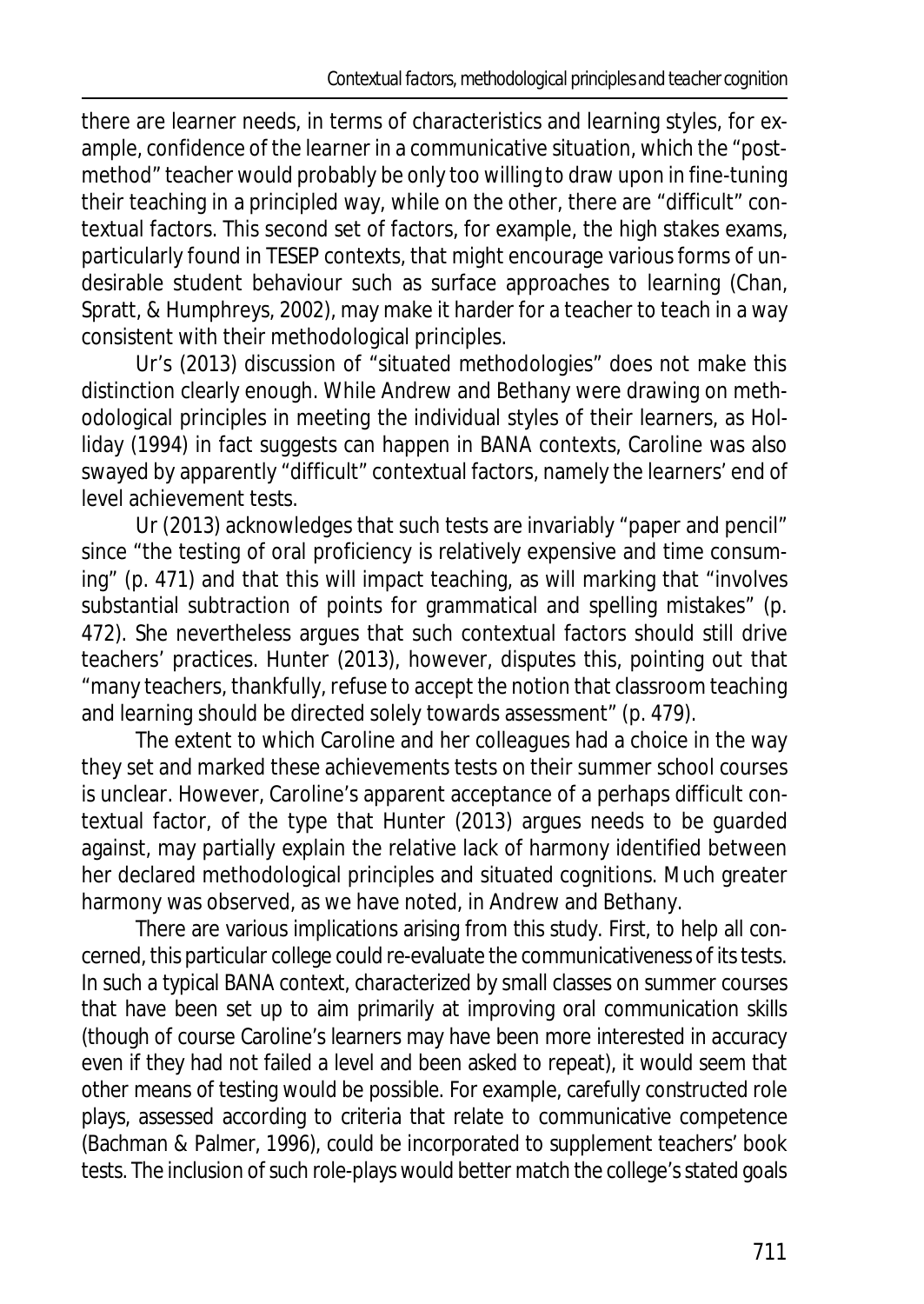to develop oral communication skills, but of course such an innovation would need careful management and monitoring. Second, though we would not wish to generalize from such a small-scale study, Caroline's case does illustrate the concern voiced by Hunter (2013) that if contextual factors, including those open to challenge since they might seem to have a negative impact on learning, such as assessment that is ill-matched to the aims of a course, are placed ahead of methodology, as Ur (2013) recommends, this may not necessarily result in the positive outcomes she anticipates, for example, "more professional satisfaction for the teacher" (p. 470). Indeed, if there is a lack of harmony between methodological principles and situated cognitions, such a positive outcome intuitively seems to us less likely. Though our own study could ideally have probed this particular issue more deeply through follow-up interviews and observations, this insight does suggest that any advice given to teachers on meeting needs and handling context should be informed more fully by teacher cognition research.

Furthermore, Caroline's case, taken together with the findings of Farrell and Bennis (2013) in Canada, demonstrates that even in contexts characterized by small, multilingual groups of students studying in well-resourced school environments in English-speaking countries that are apparently favourable to convergence between methodological principles and practices (Holliday, 1994), divergence may nevertheless occur. Concerns about assessment, pressures of time, and, perhaps in the case of the novice in Farrell and Bennis (2013), undeveloped belief systems due to inexperience, can all lead to methodological principles, which in these cases seemed to relate to a weaker form of CLT, not being put into practice. For example, while Caroline and the two teachers in Farrell and Bennis (2013) affirmed in interviews that language should be contextualized, in their practice this contextualization was largely absent.

This finding then, admittedly emerging from two small scale BANA studies, should help to put into perspective criticisms of CLT "failing" in monolingual TESEP contexts characterized by large classes and limited resources. As Holliday (2006) has implied, there is too often an "othering" in public criticisms of teachers' "misconceptions" of and "inability" to apply CLT in TESEP contexts, which seems unjustified. Teachers in BANA contexts, too, might not find perfect congruence between their methodological principles and practices, as we have demonstrated. A modest implication of this study then is that Robinson Crusoe nativespeakerist types looking to enlighten the rest of the world with their superior methodological practices (Holliday, 2006) should look first to home and the complexities evident in their classrooms there.

On a more positive note, the findings here relating to Andrew and Bethany demonstrate that, in a BANA context, it is indeed possible, perhaps with a "postmethod" stance (Kumaravadivelu, 2001), to consider learner characteristics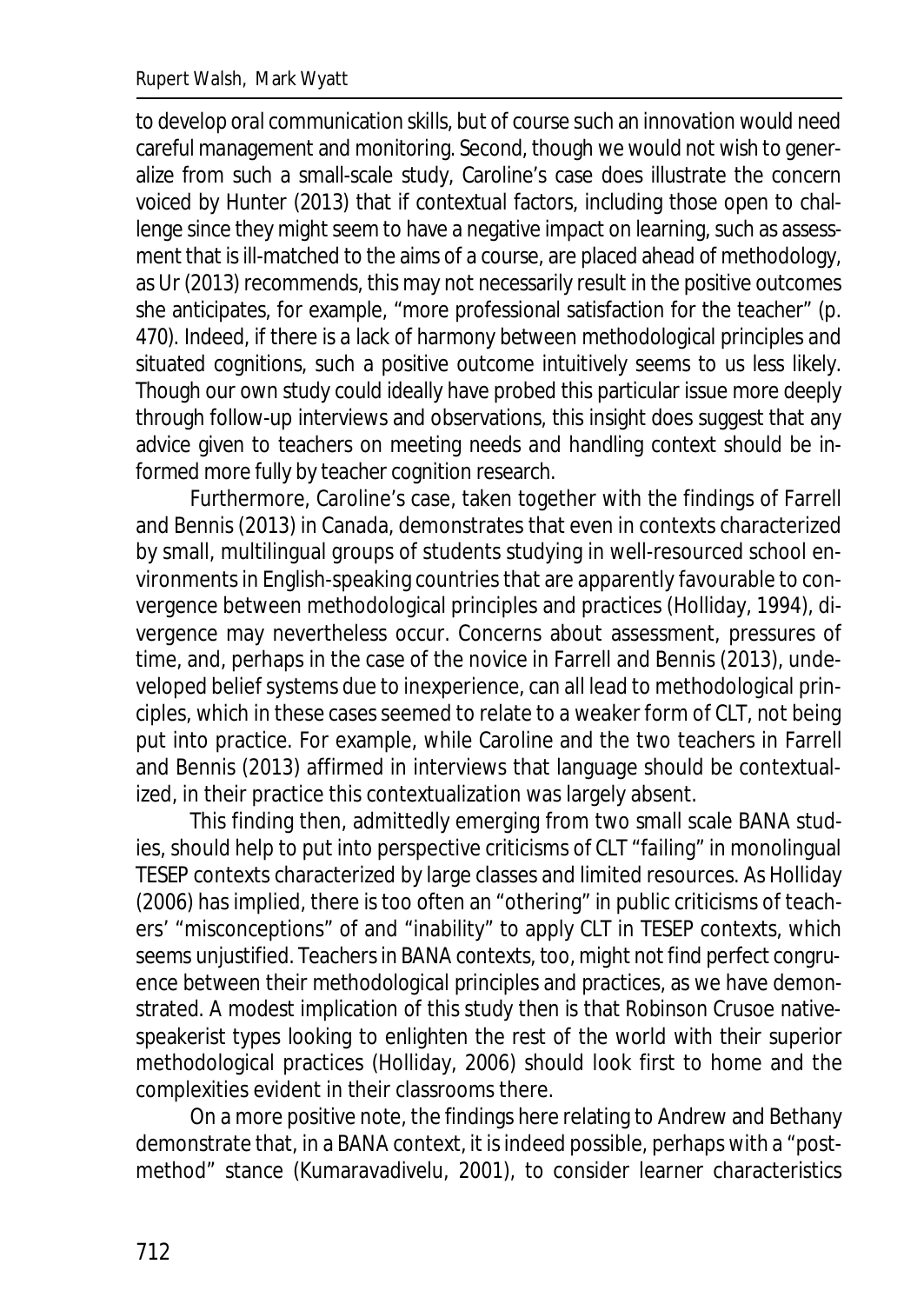pragmatically while teaching according to methodological principles, including those relating to different forms of CLT. Indeed, our findings suggest that creating a facilitative environment, characterized by small classes, sensitivity to the learners, and ongoing professional support, can help teachers such as these achieve this balance.

## **6. Conclusions**

In this study, we set out to explore the congruence between methodological principles and practices of three teachers in a UK adult education college. In two cases, the teachers' personally held methodological principles, regarding CLT and education more generally, were highly evident in their practices. Various features of the BANA context in which the study took place appear to have been helpful in allowing them to teach harmoniously in accordance with both principles and learners' needs. The case of the third teacher, though, reminds us of how contextual factors, such as a preoccupation with tests, can lead a teacher away from classroom practices that match declared beliefs. Even though it did not appear to affect the other two, the assessment strategy employed at the college appears to have influenced this third teacher, contributing to an observed lack of fit between stated principles and practices, and a gap between the intended curriculum and how it was enacted. However, this gap could have been reduced through the adoption and careful monitoring by the college of assessment methodology that encourages communicative competence. In this BANA context, then, it seems there may have been a need for clearer leadership in this regard, with the assessment strategy in place subjected to careful review and subsequent revision. This insight, in itself, demonstrates a value of teacher cognition research such as this, which, through being small scale and local, can address local issues. Furthermore, if research of this nature is shared more widely, it can support the questioning of broader assumptions often made all too readily, for example, regarding the presence of ideal conditions in all BANA contexts. Such studies can only be produced, though, through the willing participation of teachers, and if the results are to be meaningful it is important that their contributions are unfiltered as much as possible by affective concerns. Notwithstanding its limitations, a notable strength of the current study was that the observer, while being an outsider, was able to build a degree of trust. To retain this trust, so that teachers feel they can continue to contribute to the development of context-sensitive knowledge of classrooms in under-researched parts of the world, it is vital that teacher cognition studies such as this are underpinned by research methodology that is rigorously ethical.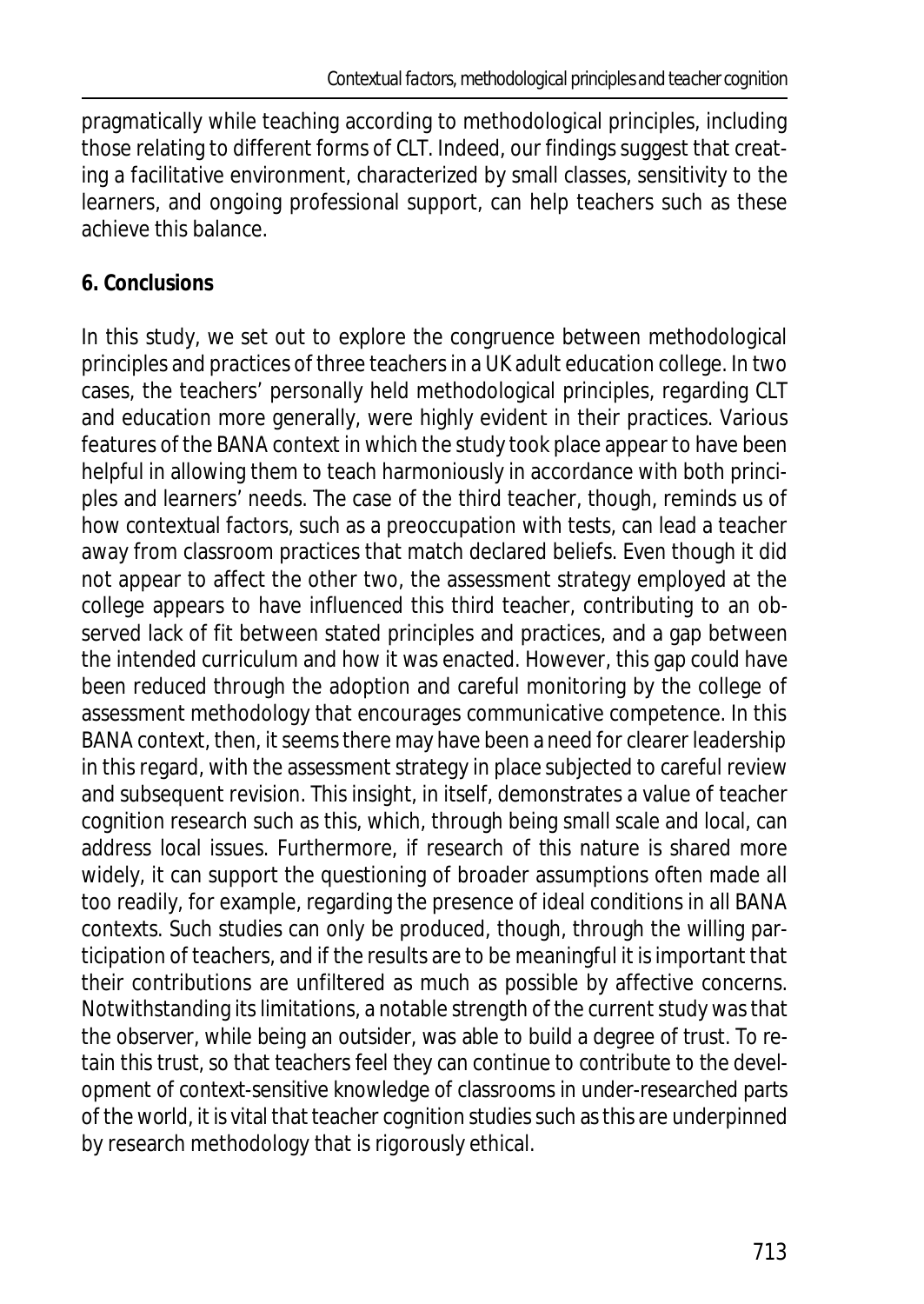#### References

- Andon, N., & Leung, C. (2014). The role of approaches and methods in second language teacher education. In S. B. Said & L. J. Zhang (Eds.), *Language teachers and teaching: Global perspectives, local initiatives* (pp. 59-73). New York: Routledge.
- Bachman, L. F., & Palmer, A. S. (1996). *Language testing in practice.* Oxford: Oxford University Press.
- Bailey, K. M., & Nunan, D. (1996). *Voices from the language classroom*. Cambridge: Cambridge University Press.
- Bax, S. (2003). The end of CLT: A context approach to language teaching. *ELT Journal, 57*, 278-287.
- Borg, S. (2006). *Teacher cognition and language education: Research and practice*. London: Continuum.
- Borg, S. (2011). The impact of in-service teacher education on language teachers' beliefs. *System 39,* 370-380.
- Butler, Y. G. (2011). The implementation of communicative and task-based language teaching in the Asia-Pacific region. *Annual Review of Applied Linguistics, 31*, 36-57.
- Cameron, L. (2001). *Teaching languages to young learners.* Cambridge: Cambridge University Press.
- Carless, D. R. (2003). Factors in the implementation of task-based teaching in primary schools. *System, 31*, 485-500.
- Chan, V., Spratt, M., & Humphreys, G. (2002). Autonomous language learning: Hong Kong tertiary students' attitudes and behaviours. *Evaluation & Research in Education, 16*, 1-18.
- Cohen, L., Manion, L., & Morrison, K. (2007). *Research methods in education* (6th ed.). London: Routledge Falmer.
- Dempsey, N. P. (2010). Stimulated recall interviews in ethnography. *Qualitative Sociology, 33*, 349-367.
- Dörnyei, Z. (2007). *Research methods in applied linguistics*. Oxford: Oxford University Press.
- Ellis, R. (2003). *Task-based language learning and teaching*. Oxford: Oxford University Press.
- Farrell, T. S. C., & Bennis, K. (2013). Reflecting on ESL teacher beliefs and classroom practices: A case study. *RELC Journal, 44*(2), 163-176.
- Harmer, J. (2003). Popular culture, methods, and context. *ELT Journal, 57*, 288-294.
- Hiep, P. (2007). Communicative language teaching: Unity within diversity. *ELT Journal, 61*, 193-201.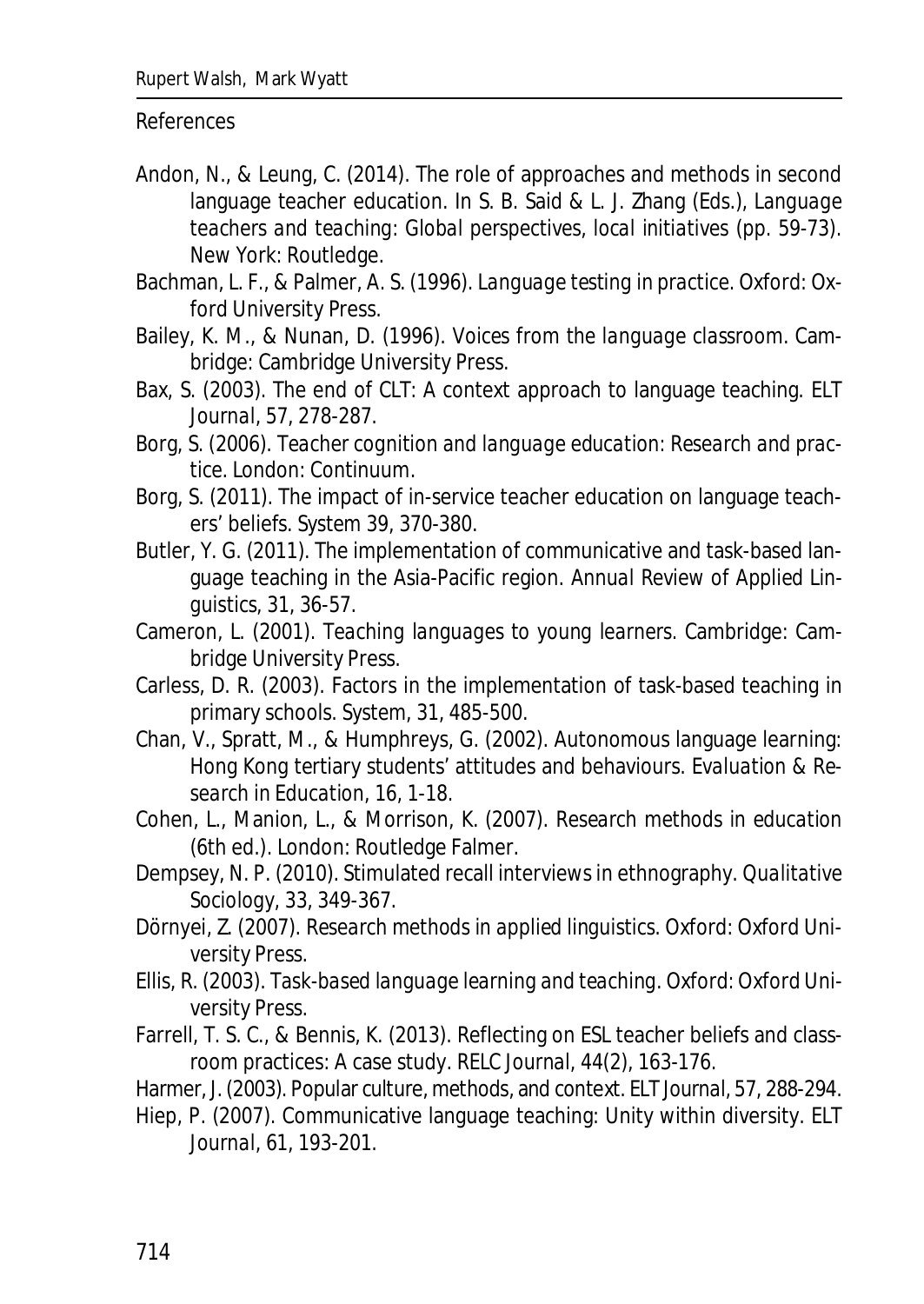- Holliday, A. (1994). The house of TESEP and the communicative approach: The special needs of state English language education. *ELT Journal, 48*, 3-11.
- Holliday, A. (2006). Native-speakerism. *ELT Journal, 60*, 385-387.
- Hughes, A. (1989). *Testing for language teachers*. Cambridge: Cambridge University Press.
- Hunter, D. (2013). Context as solution: A step too far? *ELT Journal, 67*, 475-481.
- Hunter, D., & Smith, R. (2012). Unpackaging the past: 'CLT' through *ELTJ* keywords. *ELT Journal, 66*, 430-439.
- Johnson, K. E. (2006). The sociocultural turn and its challenges for second language teacher education. *TESOL Quarterly, 40*, 235-257.
- Karavas-Doukas, E. (1996). Using attitude scales to investigate teachers' attitudes to the communicative approach. *ELT Journal, 50*, 187-198.
- Kennedy, M. M. (2010). Attribution error and the quest for teacher quality. *Educational Researcher, 39*, 591-598.
- Kırkgöz, Y. (2008). Curriculum innovation in Turkish primary education. *Asia-Pacific Journal of Teacher Education, 36*, 309-322.
- Kumaravadivelu, B. (2001). Toward a postmethod pedagogy. *TESOL Quarterly, 35*, 537-560.
- Kumaravadivelu, B. (2006). TESOL methods: Changing tracks, challenging trends. *TESOL Quarterly, 40*, 59-81.
- Kvale, S., & Brinkmann, S. (2008). *Interviews: Learning the craft of qualitative research interviewing* (2nd ed.). Thousand Oaks: SAGE.
- Littlewood, W. (2007). Communicative and task-based language teaching in East Asian classrooms. *Language Teaching, 40*, 243-249.
- Mangubhai, F., Marland, P., Dashwood, A., & Son, J. B. (2004). Teaching a foreign language: One teacher's practical theory. *Teaching and Teacher Education, 20*, 291-311.
- McDonough, J., & McDonough, S. (1997). *Research methods for English language teachers*. London: Arnold.
- Orafi, S. M. S., & Borg, S. (2009). Intentions and realities in implementing communicative curriculum reform. *System, 37*, 243-253.
- Pennycook, A. (1989). The concept of method, interested knowledge, and the politics of language. *TESOL Quarterly 23*, 589-618.
- Richards, J. C. (2005). *Communicative language teaching today.* Cambridge: Cambridge University Press.
- Richards, J., & Pennington, M. (1998). The first year of teaching. In J. Richards (Ed.), *Beyond training* (pp. 173-190). Cambridge: Cambridge University Press.
- Sato, K., & Kleinsasser, R. (1999). Communicative language teaching: Practical understandings. *The Modern Language Journal, 83*, 494-517.
- Thornbury, S. (2004). *How to teach grammar*. Harlow: Pearson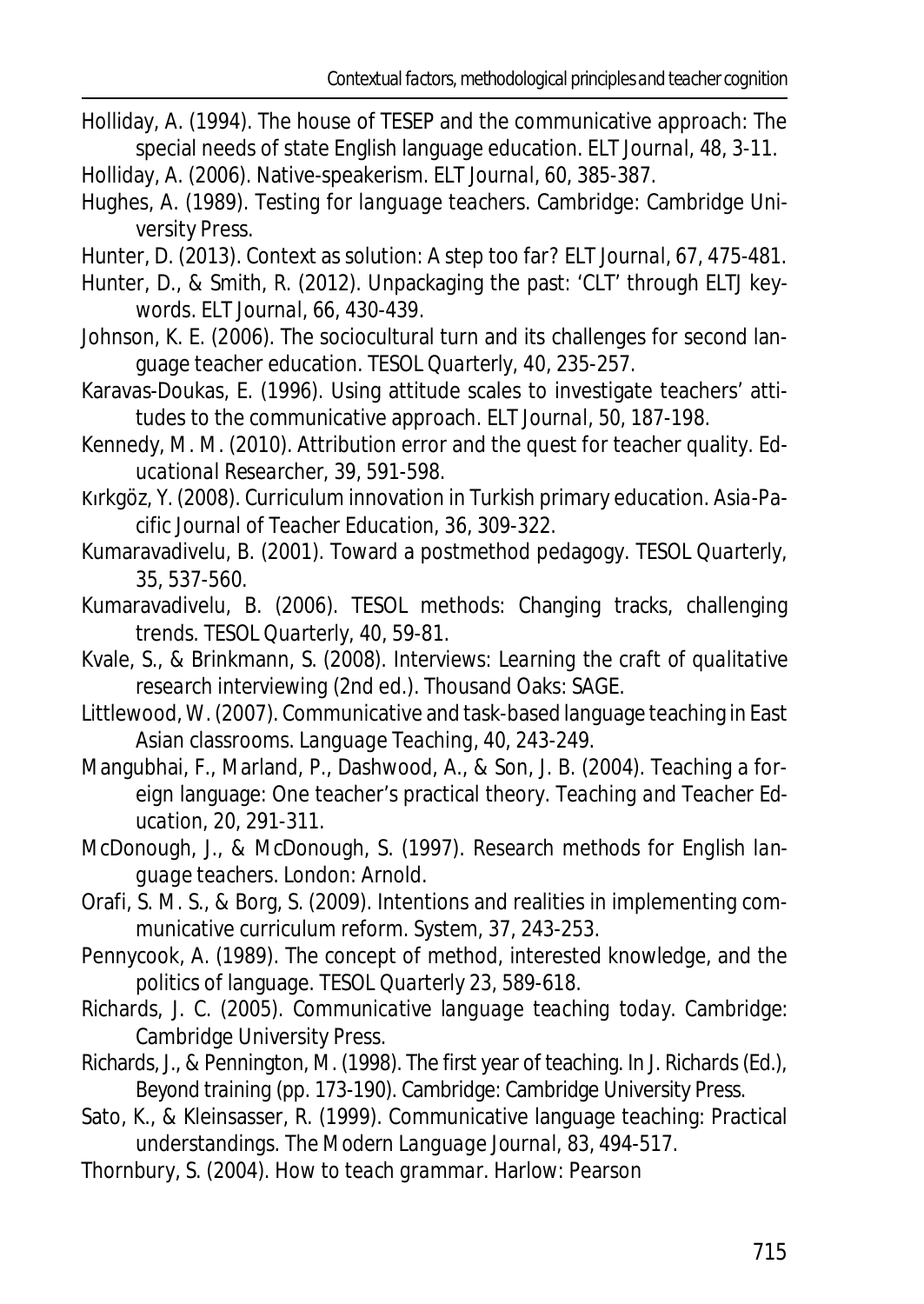- UCLES (2014). CELTA Cambridge English. Retrieved from: http://www.cambridgeenglish.org/exams-and-qualifications/celta/.
- Ur, P. (2013). Language-teaching method revisited. *ELT Journal, 67*, 468-474.
- Waters, A. (2013, April). *"Orwellian" professional discourse in ELT: A threat to diversity.* Paper presented at the 47th IATEFL Conference, Liverpool, UK.
- Wedell, M. (2008). Developing a capacity to make "English for Everyone" worthwhile: Reconsidering outcomes and how to start achieving them*. International Journal of Educational Development, 28*, 628-39.
- Willis, J. (1996). *A framework for task-based learning*. Harlow: Longman.
- Wyatt, M. (2009). Practical knowledge growth in communicative language teaching. *TESL-EJ, 13*(2), 1-23.
- Wyatt, M., & Borg, S. (2011). Development in the practical knowledge of language teachers: A comparative study of three teachers designing and using communicative tasks on an in-service BA TESOL programme in the Middle East. *Innovation in Language Learning and Teaching, 5*, 233-252*.*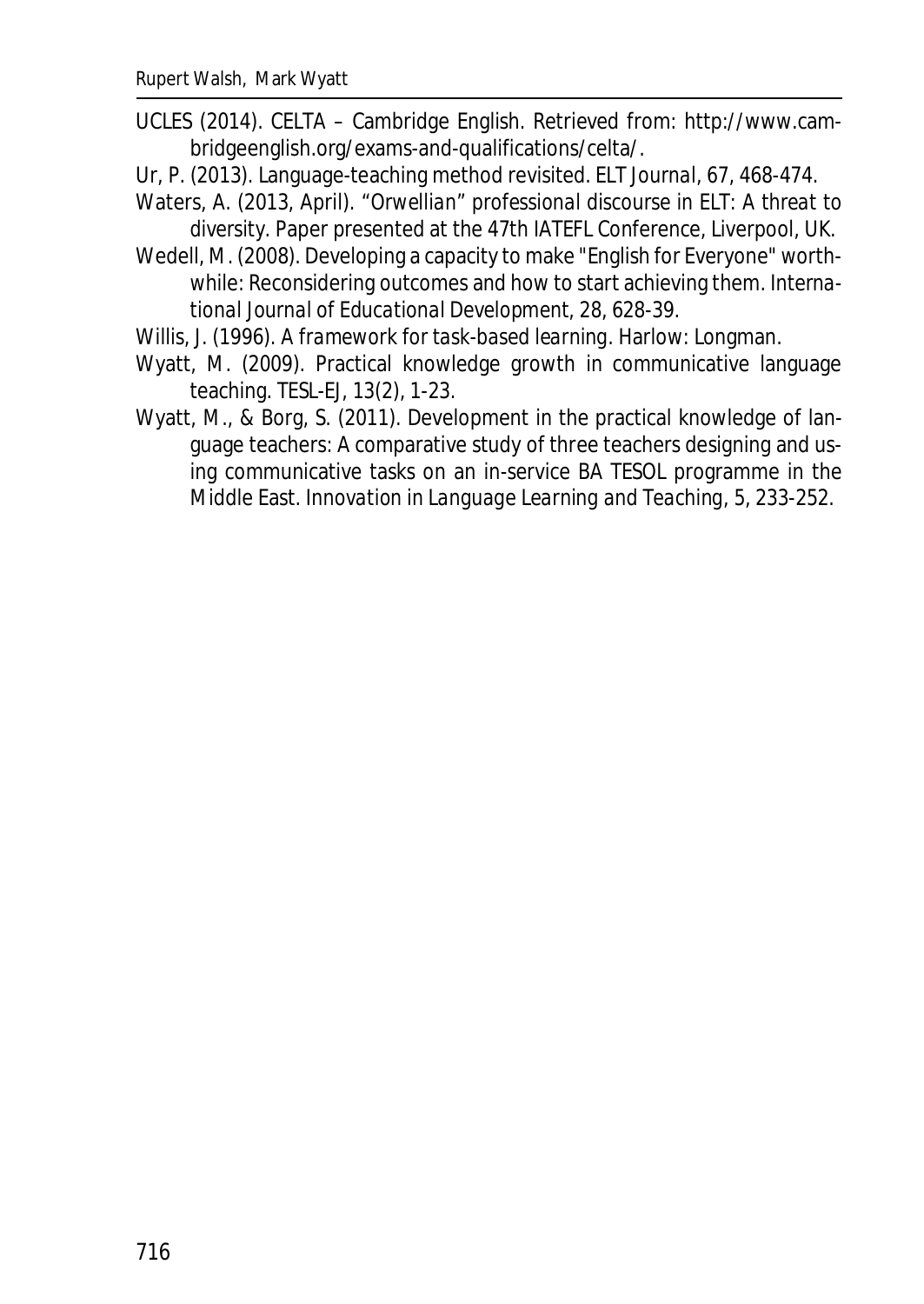### **APPENDIX A**

**Field notes template used to record observed data (Andrew)**

| Time<br>(hh:mm) | Interac-<br>tion<br>(T, S or<br>both?) | Teacher activity | Student(s) activity | Methods / Materials |
|-----------------|----------------------------------------|------------------|---------------------|---------------------|
|                 |                                        |                  |                     |                     |
|                 |                                        |                  |                     |                     |
|                 |                                        |                  |                     |                     |
|                 |                                        |                  |                     |                     |